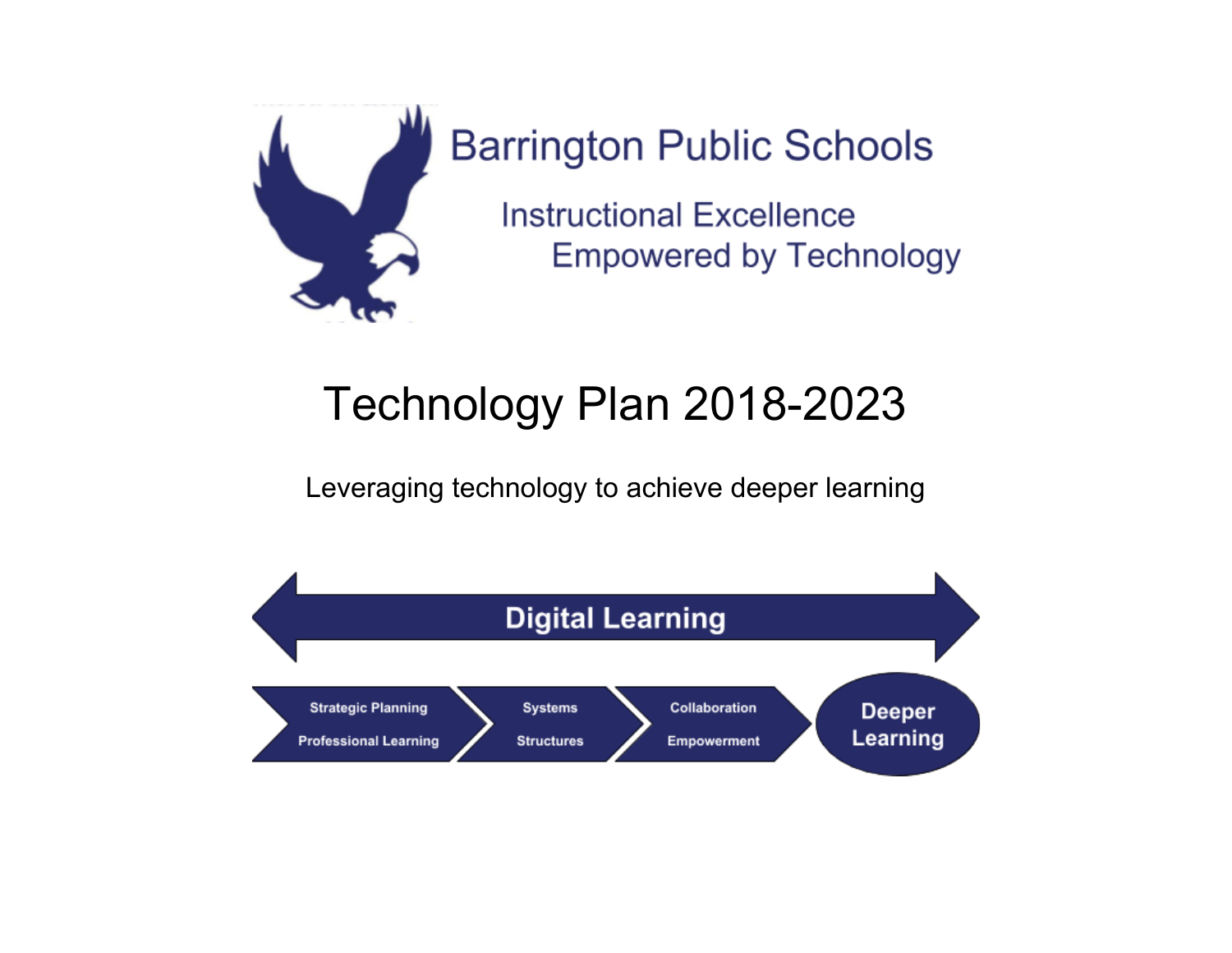### **Table of Contents**

| <b>Introduction</b>                 | $\boldsymbol{2}$        |
|-------------------------------------|-------------------------|
| <b>Vision for Digital Learning</b>  | $\overline{\mathbf{4}}$ |
| <b>Infrastructure</b>               | $\overline{7}$          |
| <b>Data</b>                         | 10                      |
| <b>Teaching and Learning</b>        | 12                      |
| <b>Professional Learning</b>        | 18                      |
| <b>Community</b>                    | 22                      |
| 1:1 and Technology Capital Plan     | 24                      |
| <b>Technology Committee Members</b> | 26                      |
| <b>Glossary of Terms</b>            | 27                      |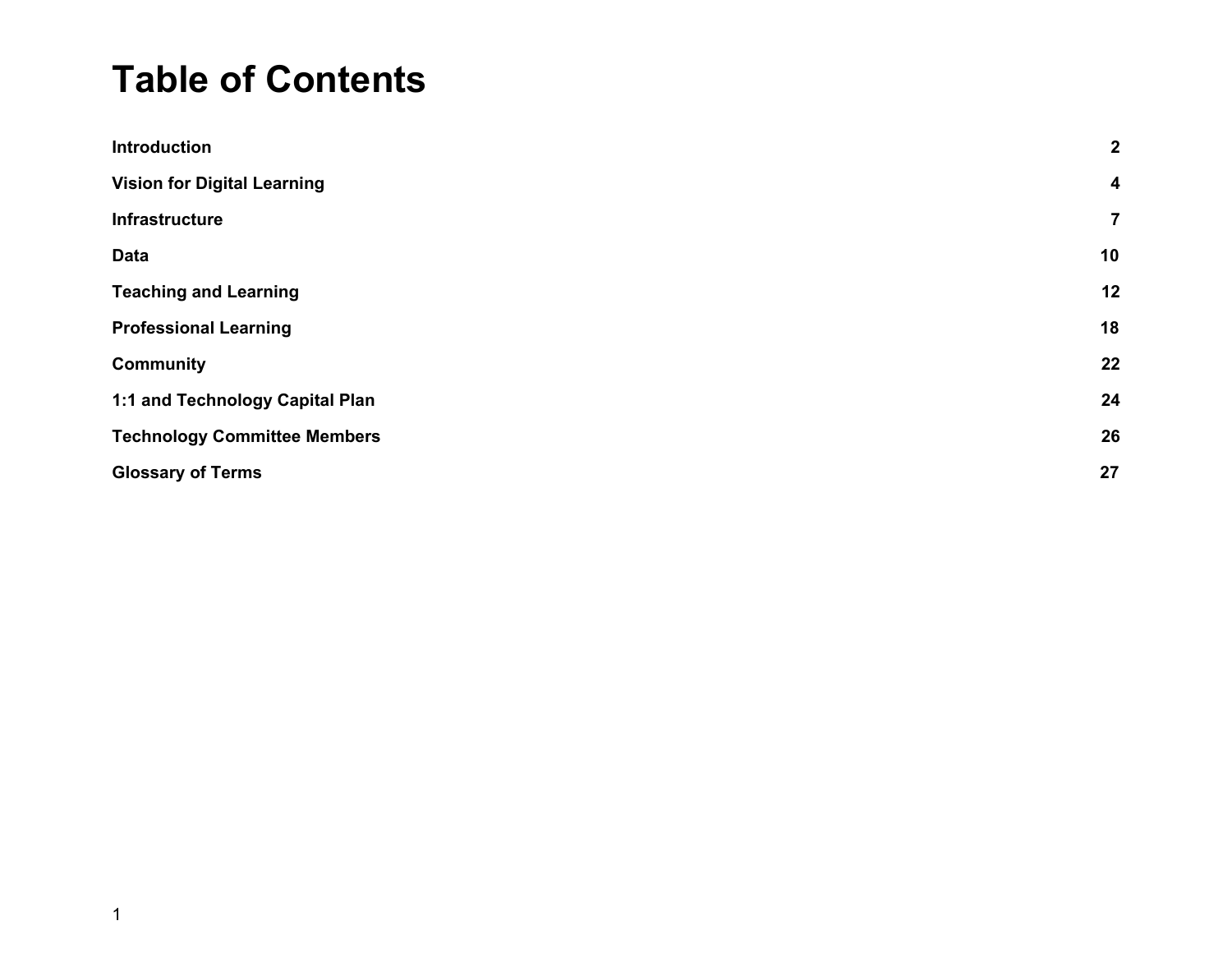### **Introduction**

<span id="page-2-0"></span>Entering the 2018-2019 school year, we are at full implementation of the district's 1:1 program. Each student in grades 6-12 receives a school issued Chromebook to use in school as well as at home. Students in grades 4 and 5 have classrooms equipped with dedicated carts of Chromebooks for each to student to utilize in school. Each of the K-3 schools has 4 dedicated carts of Chromebooks as well as a number of iPads available for student use in school. Through the leveraging of the statewide Wireless Classroom Initiative (WCI) all classrooms and instructional support areas are equipped with wireless network access. Continuation of support for the district 1:1 program and wireless network access is paramount for us moving forward. This plan is based on these elements being in place and will be our top priorities.

With the district 1:1 program and our wireless connectivity in place we have utilized the Future Ready framework to shape our planning for the next 5 years. This research-based framework focuses on 7 areas called gears, as well as leadership.



- Curriculum, Instruction, and Assessment
- Use of Space and Time
- Robust Infrastructure
- Data and Privacy
- **Community Partnerships**
- Personalized Professional Learning
- **Budget and Resources**
- Collaborative Leadership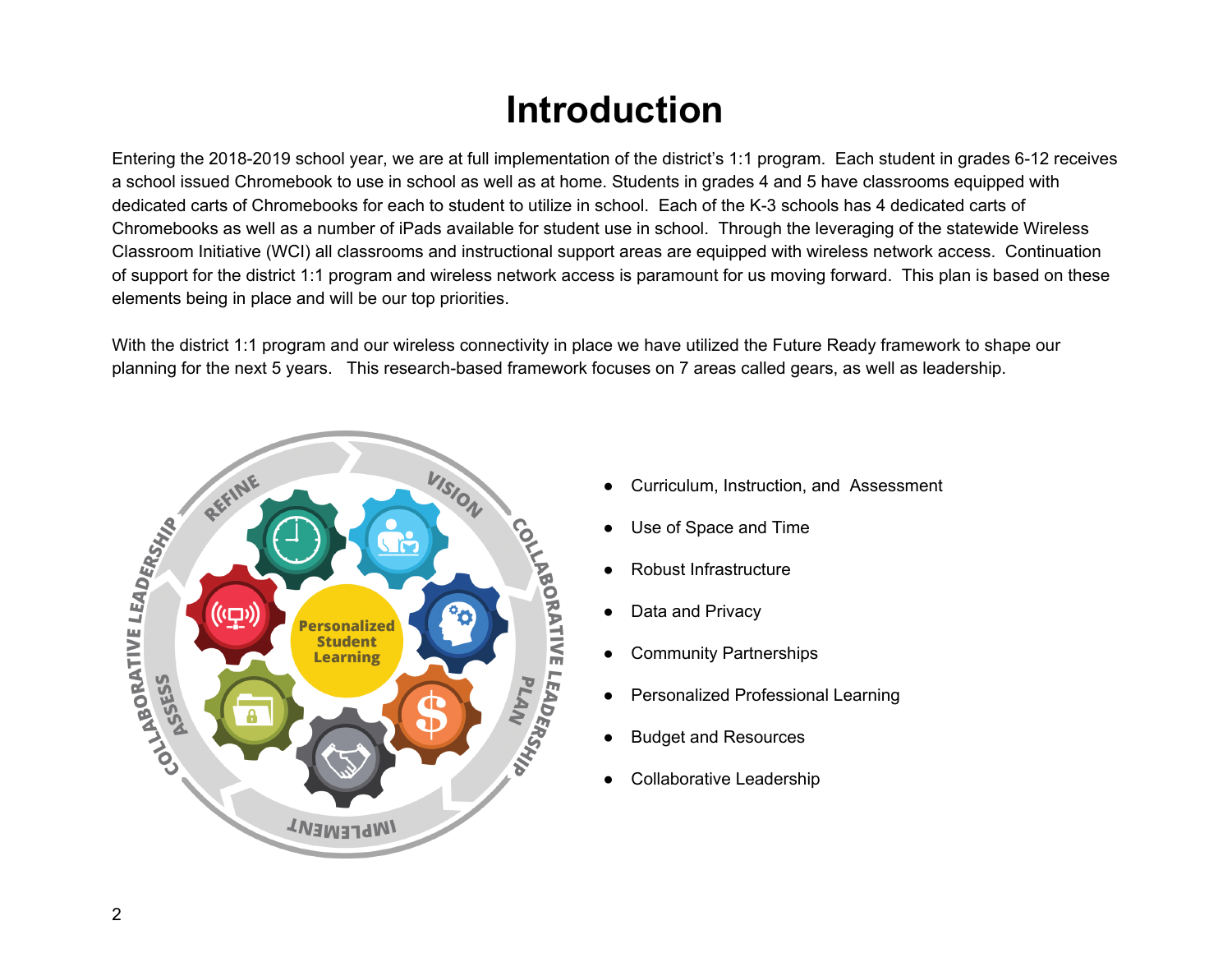Our process followed a very measured approach to planning.

- 1. Take the Future Ready pledge
- 2. Complete District Self Assessment
- 3. Technology Planning Committee based on a cross section of buildings and departments
- 4. Issuing the Future Ready surveys to stakeholder groups
- 5. Reviewing research linked to the future ready gears and elements of the gears
- 6. Creation of gap reports through the Future Ready dashboard
- 7. Creation of "What do we know" documents based on research and gap reports
- 8. Goal creation based on documents created and gap reports
- 9. Creation of action steps and measures for our goals
- 10. Goal and Measurement alignment to district Strategic Plan
- 11. Draft plan creation
- 12. Feedback on draft plan
- 13. Plan finalization

Through our planning process we have narrowed the gears down to 5 areas to focus on. These areas are Infrastructure, Data, Teaching and Learning, Professional Learning, and Community. Each of these areas has multiple goals. There are multiple action steps and measures associated with each goal as well as alignment to the district strategic plan. This plan places a large emphasis on teaching and learning as well as the infrastructure necessary for success.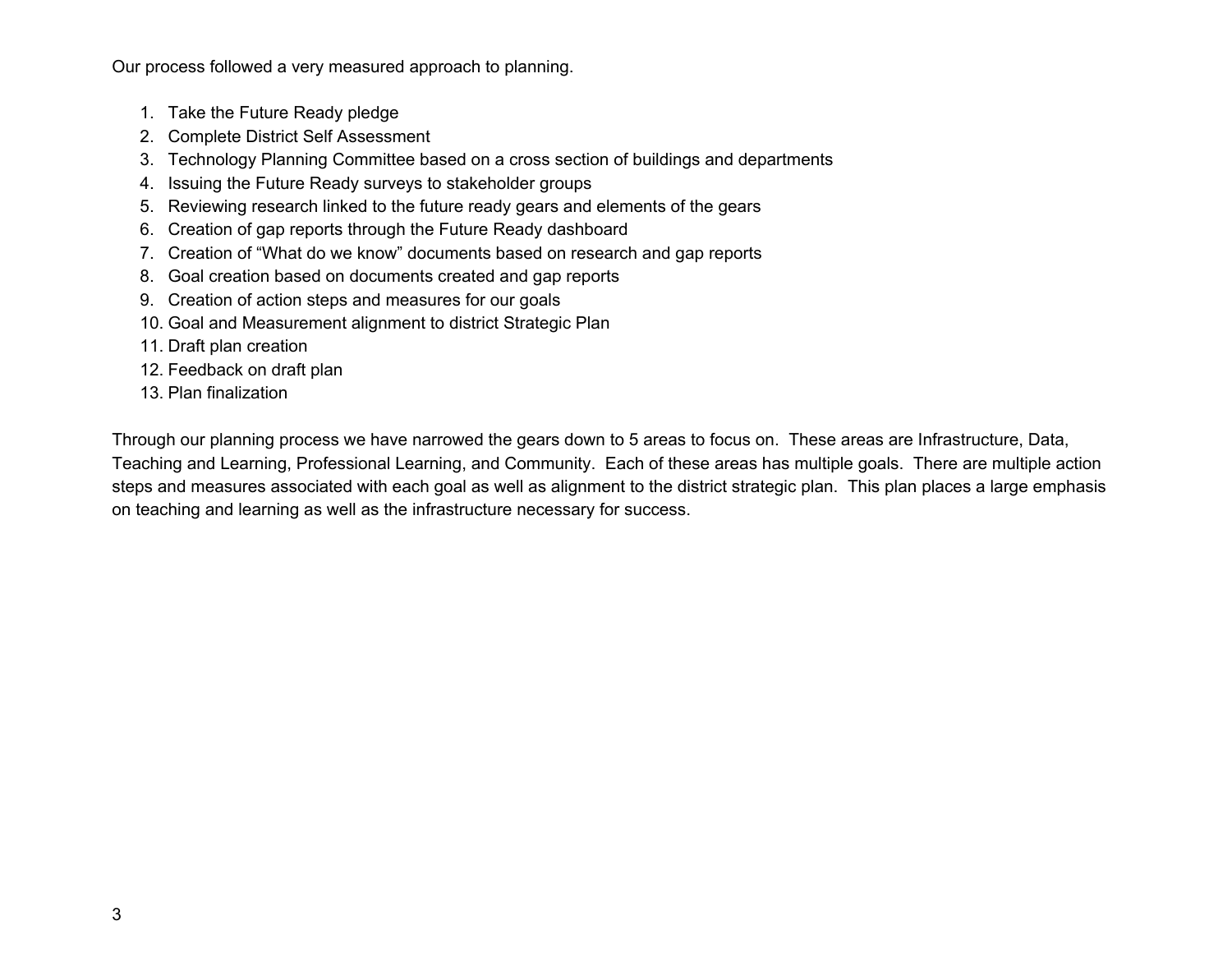## **Vision for Digital Learning**

<span id="page-4-0"></span>BPS will focus on systems and structures to allow for collaboration and empowerment of teachers and students, guided by our commitment to Professional Learning Communities, unique strategies for professional learning, and strategic planning to thoughtfully support student acquisition of deeper learning competencies.



#### **1. Curriculum, Instruction, and Assessment**

Curriculum, instruction, and assessment practices will leverage the full range of technology and digital resources to ensure students are immersed in rich, authentic, relevant learning experiences that enable 21st Century Skills/Deeper Learning across the disciplines. BPS is poised to fully embed these practices district wide as we continue with our work toward technology integration, and transition to deeper learning.

#### **Elements of this Gear:**

21st Century Skills/Deeper Learning Personalized Learning Collaborative, Relevant, and Applied Learning Leveraging Technology Assessment—Analytics Inform Instruction

#### **2. Use of Time and Space**

As the district commits to an increased focus on inquiry and problem based learning we will actively engage in the necessary research and collaboration for flexible learning spaces and opportunities to support 21st century teaching and learning.

#### **Elements of this Gear:**

Flexible Learning; Anytime, Anywhere New Pedagogy, Schedules, and Learning Environments for Personalized Learning Competency-Based Learning (proficiency)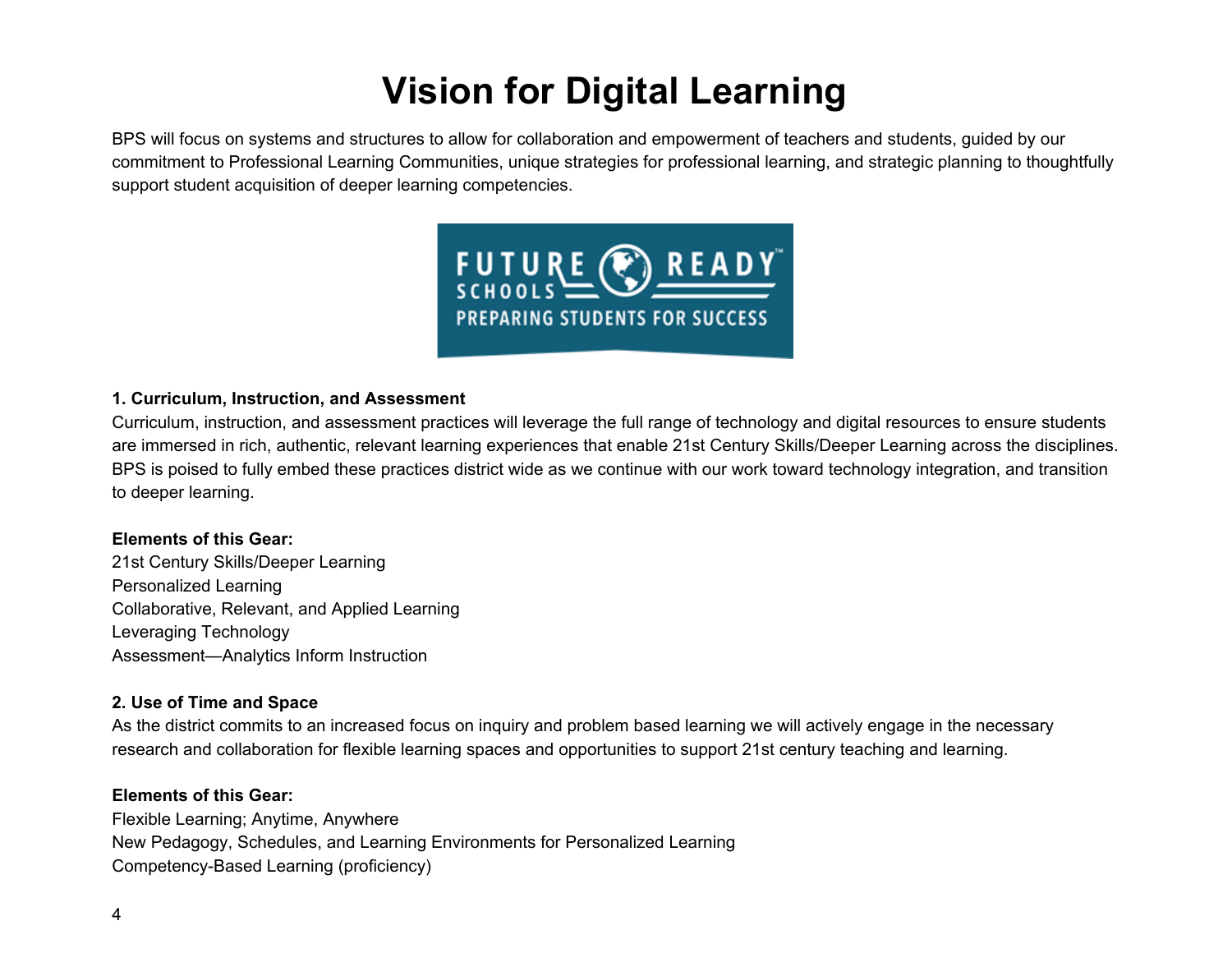Strategies for Providing Extended Time for Projects and Collaboration

#### **3. Technology, Networks, and Hardware**

The infrastructure for digital learning will provide equitable access to technology for all students and teachers, eliminating the digital divide.

#### **Elements of this Gear:**

Adequacy of Devices; Quality and Availability Robust Network Infrastructure Adequate and Responsive Support Formal Cycle for Review and Replacement

#### **4. Data and Privacy**

BPS is committed to ensuring digital literacy, cyber-safety, and data privacy while supporting effective decision making through the responsible use of student data.

#### **Elements of this Gear:**

Data and Data Systems Data Policies, Procedures, and Practices Data-Informed Decision Making Data Literate Education Professionals

#### **5. Community Partnerships**

BPS believes that technology allows students to experience critical thinking, creativity, collaboration and communication with their teachers and peers both locally and globally to expand and support partnerships.

#### **Elements of this Gear:**

Local Community Engagement and Outreach Global and Cultural Awareness Digital Learning Environments as Connectors to Local/Global Communities Parental Communication and Engagement District Brand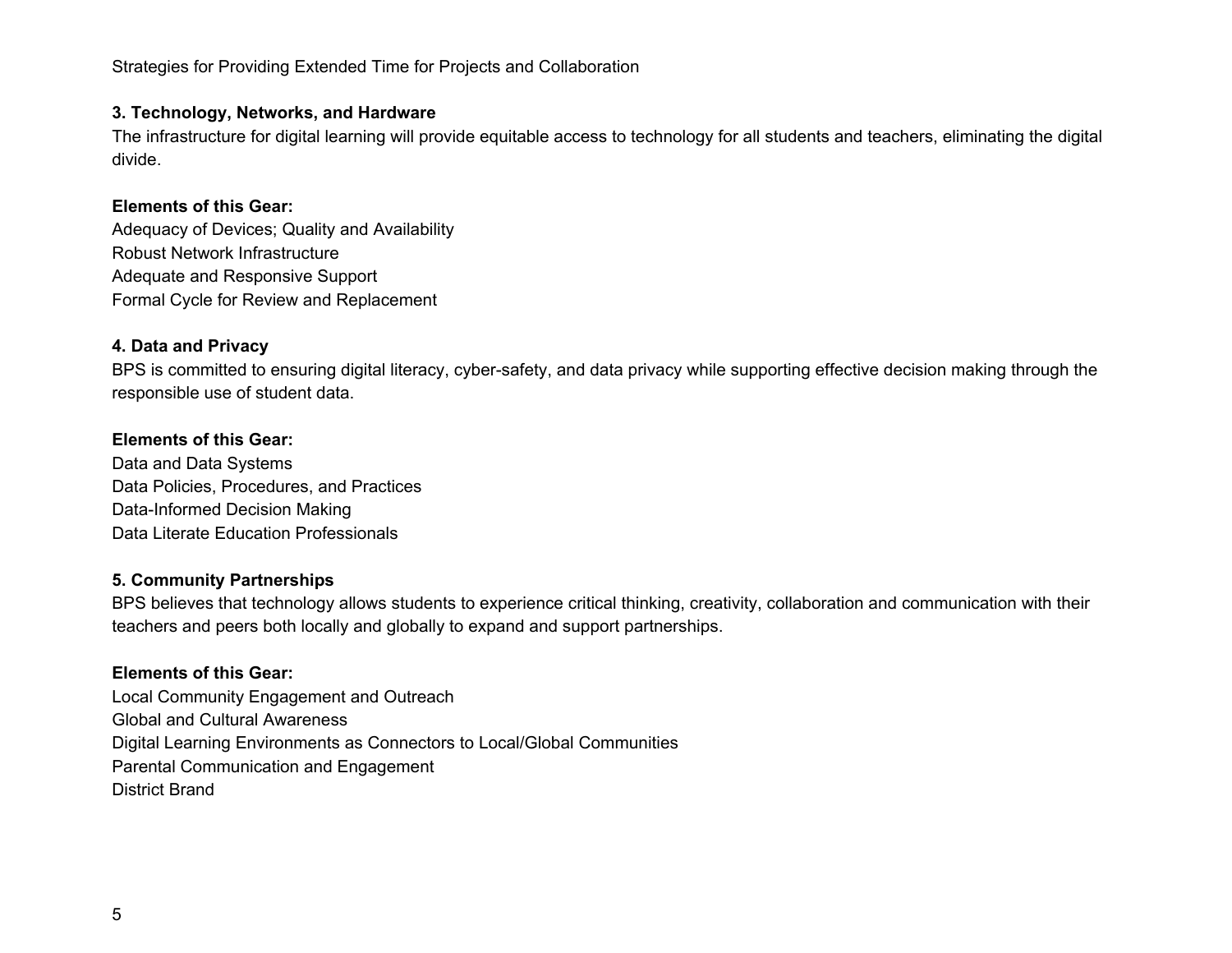#### **6. Professional Learning**

BPS believes that we must create a cost effective, active, and personalized learning environment with and for teachers that redefines professional growth for this millennium to transform teaching and learning. Responding to the needs of educators answers the needs of students.

#### **Elements of this Gear:**

Shared Ownership and Responsibility for Professional Growth 21st Century Skill Set Diverse Opportunities for Professional Learning Through Technology Broad-Based, Participatory Evaluation

#### **7. Budget and Resources**

BPS commits to a comprehensive plan to support digital learning by efficiently and effectively utilizing fiscally responsible digital learning tools that are aligned to teaching and learning goals.

#### **Elements of this Gear:**

Efficiency and Cost Savings Alignment to District and School Plans Consistent Funding Streams Learning Return on Investment

#### **8. Across the Gears: Collaborative Leadership**

BPS is committed to implement a Research and Development think tank for innovation comprised of teachers, students, administrators, and community members to support the district's move toward deeper learning, problem based learning, technology integration and innovative practices. This will provide opportunities for interdepartmental, district-wide collaboration on implementing innovative strategies.

#### **Elements of this Gear:**

A Shared, Forward-Thinking Vision for Digital Learning A Culture of Collaboration, Innovation, Capacity Building, and Empowerment High Expectations for Evidence-Based Transformations to Digital Learning Transformative, Coherent Thinking, Planning, Policies, and Implementation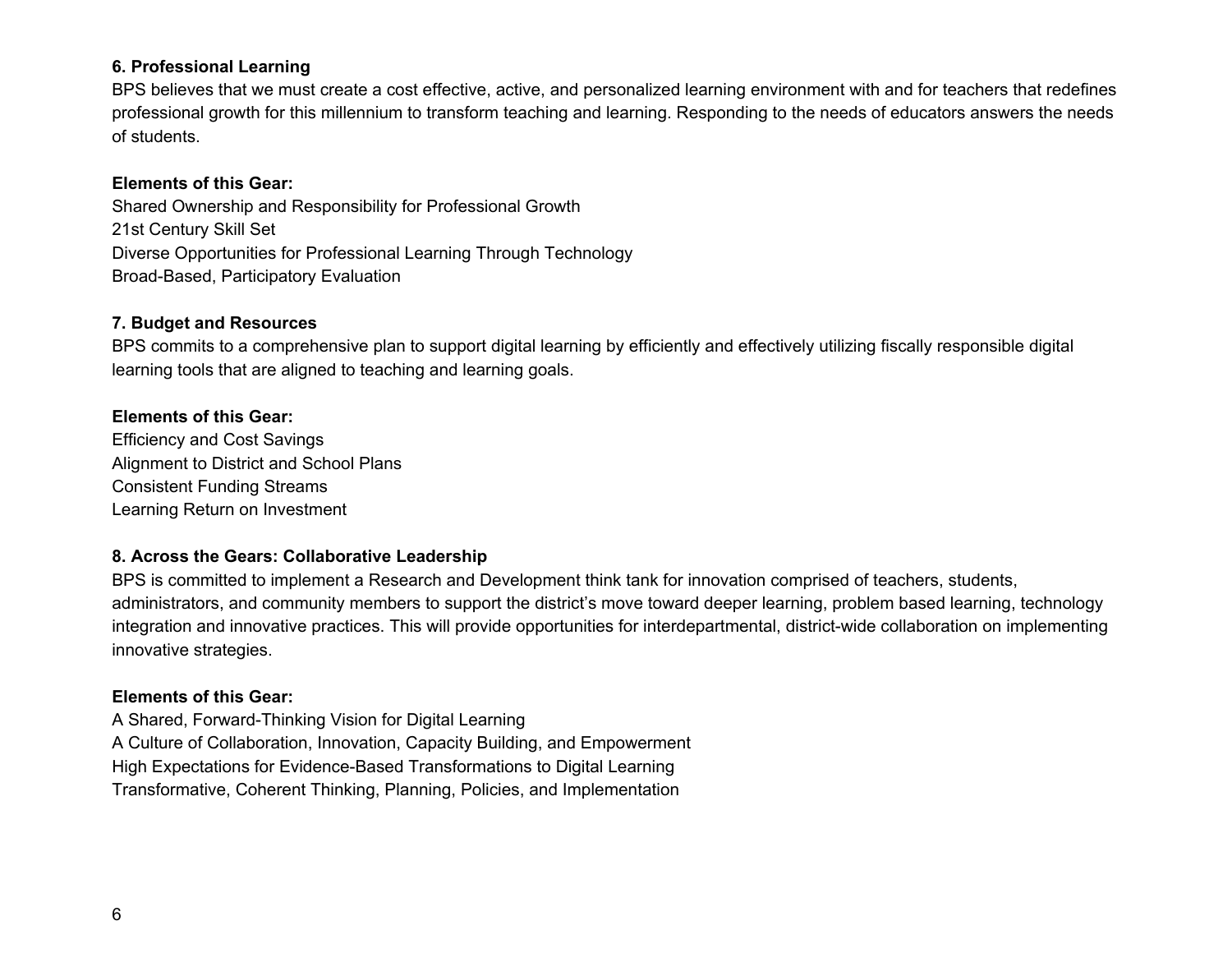### **Infrastructure**

<span id="page-7-0"></span>**Goal 1 - Equitable Access - Ensure all students and educators have access to technology essential for innovative teaching and learning**

| <b>Action Steps</b>                                                                                                                                                                                                                  | <b>Strategic Plan Alignment</b>                                                                                                                                                                                     | <b>Measures</b>                                                                                                                          |
|--------------------------------------------------------------------------------------------------------------------------------------------------------------------------------------------------------------------------------------|---------------------------------------------------------------------------------------------------------------------------------------------------------------------------------------------------------------------|------------------------------------------------------------------------------------------------------------------------------------------|
| Provide every student and educator with<br>at least one Internet accessible device<br>and appropriate software and resources<br>for research, communication, content<br>creation, and collaboration for use in and<br>out of school. | <b>Efficient Systems and Resources:</b><br>Manage and transparently communicate<br>our efficient and effective use of<br>resources                                                                                  | Annual review report including 1:1<br>program and refresh of selected staff<br>devices.                                                  |
| Evaluate current LMS (Learning<br>Management System) and plan for<br>acquisition and implementation if<br>determined necessary to support teaching<br>and learning.                                                                  | <b>Efficient Systems and Resources:</b><br>Develop metric-based systems for<br>program and services evaluation.<br><b>Family and Community Engagement:</b><br>Improve feedback from teachers on<br>student progress | Enhanced progress reporting through the<br>LMS resulting in increased parent<br>satisfaction with feedback type and<br>frequency.        |
| Provide students and educators with a<br>minimum of 1GB bandwidth access to the<br>Internet and adequate wireless<br>connectivity.                                                                                                   | <b>Efficient Systems and Resources:</b><br>Manage and transparently communicate<br>our efficient and effective use of<br>resources                                                                                  | Internet provider contract.                                                                                                              |
| See 1:1 and Technology Capital Plan                                                                                                                                                                                                  | <b>Efficient Systems and Resources:</b><br>Manage and transparently communicate<br>our efficient and effective use of<br>resources                                                                                  | Refresh to wireless infrastructure<br>established through the Wireless<br>Classroom Initiative is completed by<br>established deadlines. |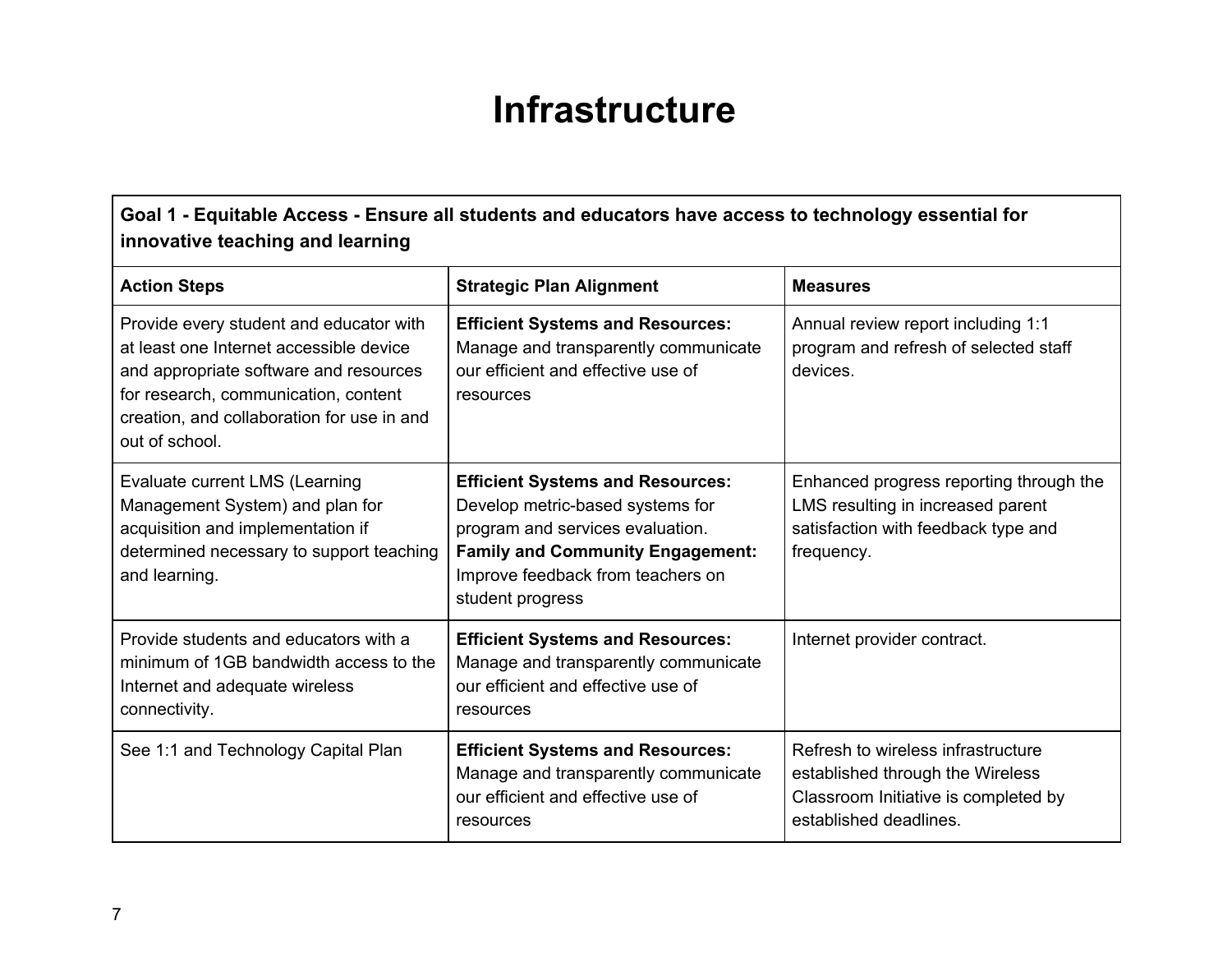Goal 2 - Responsive Support: Ensure comprehensive support to grow and sustain the effective use of technology for **teaching and learning**

| <b>Action Steps</b>                                                                                                                                           | <b>Strategic Plan Alignment</b>                                                                                                                                                                                         | <b>Measures</b>                                                                 |
|---------------------------------------------------------------------------------------------------------------------------------------------------------------|-------------------------------------------------------------------------------------------------------------------------------------------------------------------------------------------------------------------------|---------------------------------------------------------------------------------|
| Evaluate current levels of human capital<br>available for support.                                                                                            | <b>Efficient Systems and Resources:</b><br>Develop metric-based systems for<br>program and services evaluation                                                                                                          | Number of support tickets completed.                                            |
| Continue to develop student led<br>technology support for both faculty/staff<br>and students.                                                                 | <b>Efficient Systems and Resources:</b><br>Evaluate and improve existing policies,<br>internal processes, and ad-hoc<br>committees for decision-making                                                                  | Student participation in and Internship<br>credits issued through STAT program. |
| Develop and implement a comprehensive<br>web based support platform that<br>facilitates ongoing IT support as well as<br>effective integration of technology. | <b>Efficient Systems and Resources:</b><br>Develop metric-based systems for<br>program and services evaluation                                                                                                          | Support folders and files developed.<br>Website traffic statistics.             |
| Continue to provide job embedded<br>professional learning for the purpose of<br>enhancing instruction and learning<br>through the use digital tools.          | <b>Efficient Systems and Resources:</b><br>Evaluate cost/benefit of employee<br>absences for professional development.<br>Collaborative Culture: Provide timely,<br>meaningful and specific professional<br>development | Use walkthrough tool aligned to Deeper<br>Learning and 4Cs.                     |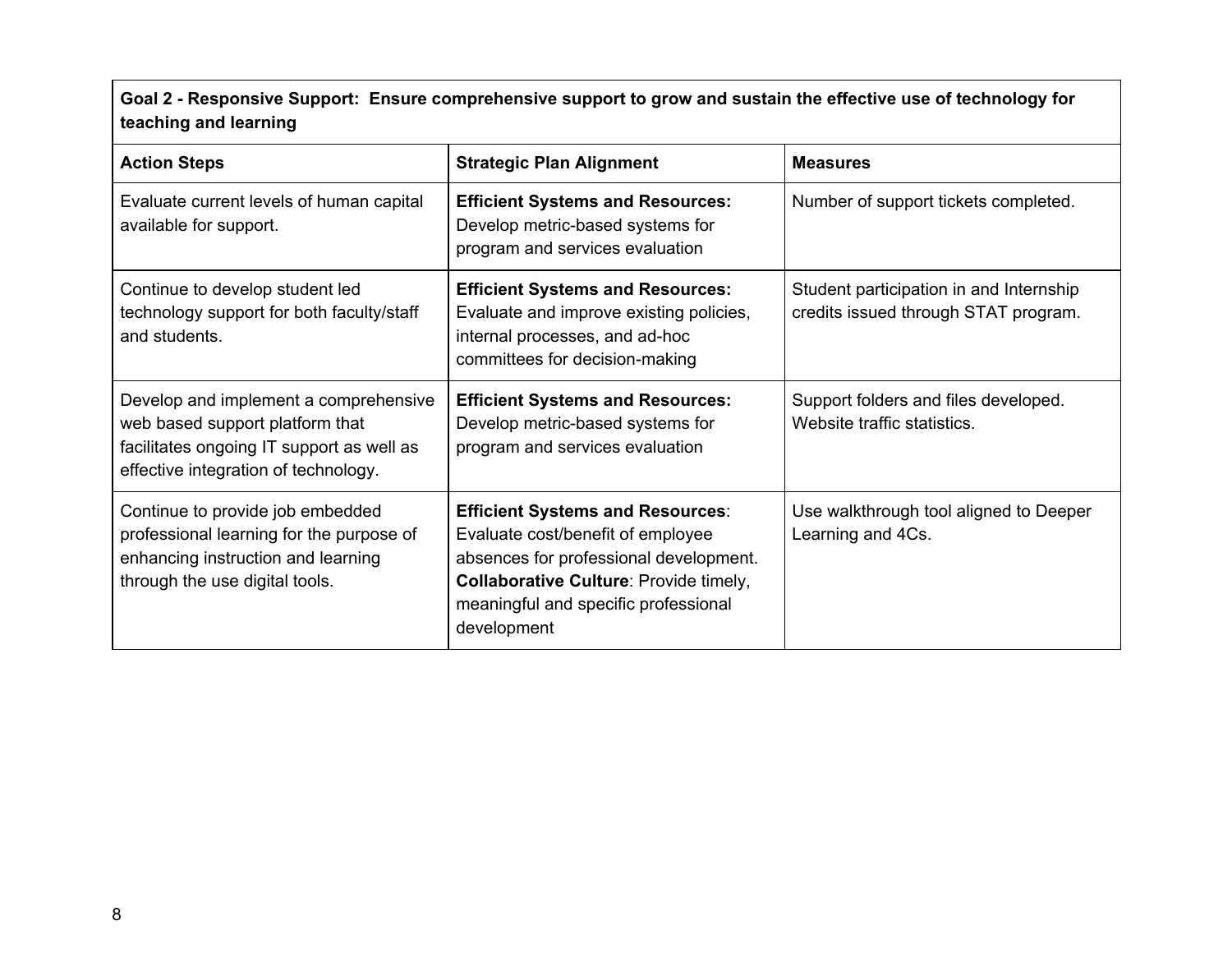Goal 3 - Sustainable resources and funding: Ensure access to resources and implementation of policies that provide **equitable and innovative teaching and learning with technology.**

| <b>Action Steps</b>                                                                                                                                                        | <b>Strategic Plan Alignment</b>                                                                                                    | <b>Measures</b>                                                                          |
|----------------------------------------------------------------------------------------------------------------------------------------------------------------------------|------------------------------------------------------------------------------------------------------------------------------------|------------------------------------------------------------------------------------------|
| Continue to evaluate and identify effective<br>solutions that maximize the ability to<br>support equitable access and innovative<br>teaching and learning with technology. | <b>Efficient Systems and Resources:</b><br>Provide innovative, flexible learning<br>environment                                    | Allocation of annual capital funds to<br>support infrastructure and device<br>purchases. |
| Budgets for technology-enabled learning<br>tools and resources are addressed in<br>short and long-term fiscal plans.                                                       | <b>Efficient Systems and Resources:</b><br>Manage and transparently communicate<br>our efficient and effective use of<br>resources | Allocation of annual operating funds to<br>software, systems, and supplies.              |
| Funding sources are identified in the<br>District's annual operating and capital<br>budget requests with minimal reliance on<br>grants or other temporary sources.         | <b>Efficient Systems and Resources:</b><br>Manage and transparently communicate<br>our efficient and effective use of<br>resources |                                                                                          |
| Funding for digital learning is integrated<br>across multiple budget areas where<br>appropriate.                                                                           | <b>Efficient Systems and Resources:</b><br>Manage and transparently communicate<br>our efficient and effective use of<br>resources |                                                                                          |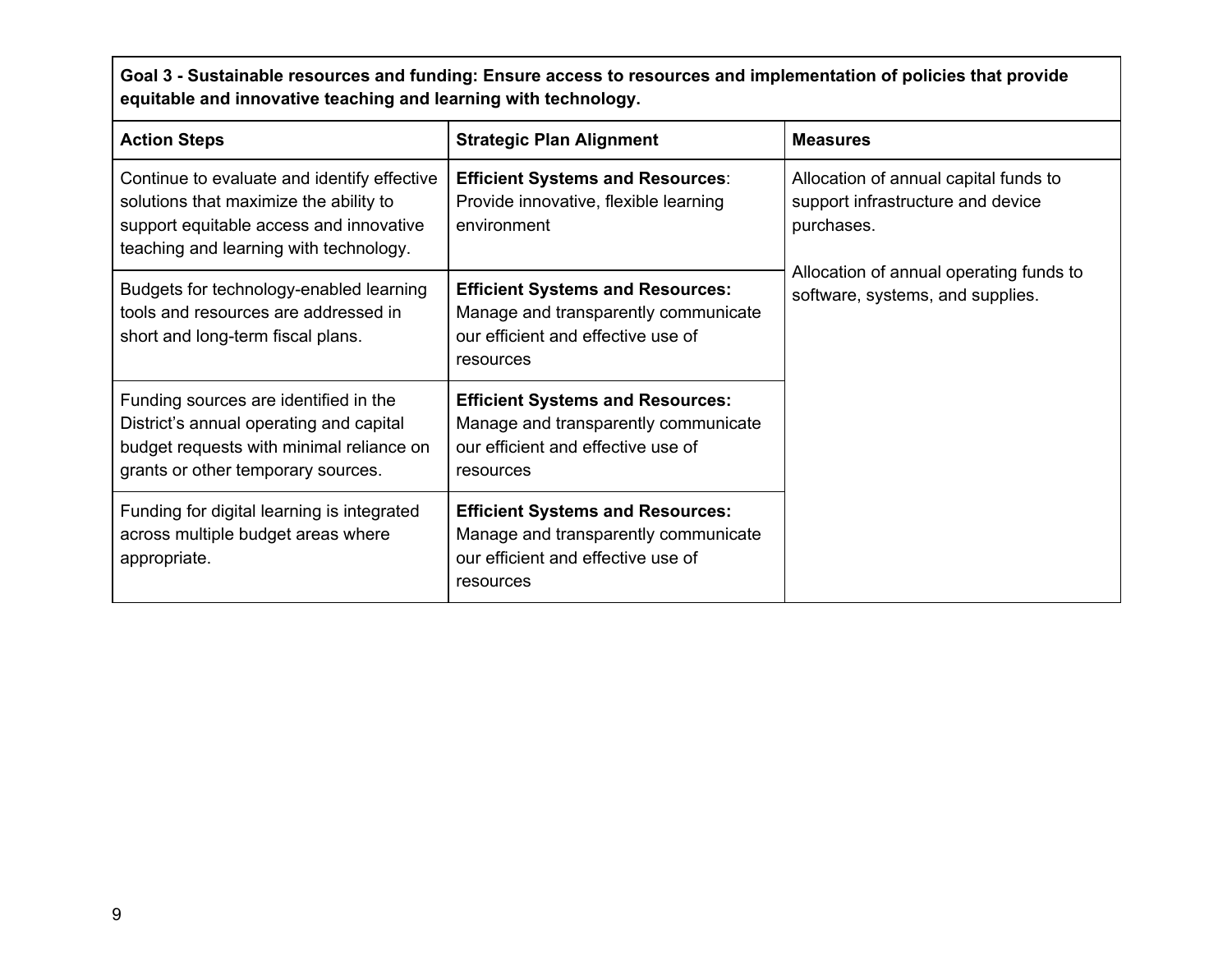### **Data**

<span id="page-10-0"></span>**Goal 1 - Privacy and Protection: Ensure effective privacy, data management, and Internet Filtering policies and practices protect all students and educators, while allowing access to high quality resources and tools**

| <b>Action Steps</b>                                                                                                                        | <b>Strategic Plan Alignment</b>                                                                                                                                                                                      | <b>Measures</b>                                         |
|--------------------------------------------------------------------------------------------------------------------------------------------|----------------------------------------------------------------------------------------------------------------------------------------------------------------------------------------------------------------------|---------------------------------------------------------|
| Continue to implement systems to protect<br>and monitor the privacy of students and<br>staff according to District Data Privacy<br>Policy. | <b>Efficient Systems and Resources:</b><br>Evaluate and improve existing policies<br>and internal procedures<br><b>Efficient Systems and Resources:</b><br>Establish baseline and improve metrics to<br>be developed | Annual review of District Data Privacy<br>Policy.       |
| Continue to protect the safety of students<br>in accordance with the Internet Filtering<br>Policy.                                         | <b>Efficient Systems and Resources:</b><br>Evaluate and improve existing policies<br>and internal procedures<br><b>Efficient Systems and Resources:</b><br>Establish baseline and improve metrics to<br>be developed | Annual Review of Internet Filtering Policy.             |
| Educate students and staff on responsible<br>use through Common Sense Media<br>Program.                                                    | <b>Efficient Systems and Resources:</b><br>Evaluate and improve existing policies<br>and internal procedures<br><b>Efficient Systems and Resources:</b><br>Establish baseline and improve metrics to<br>be developed | Annual recognition as a Common Sense<br>Media District. |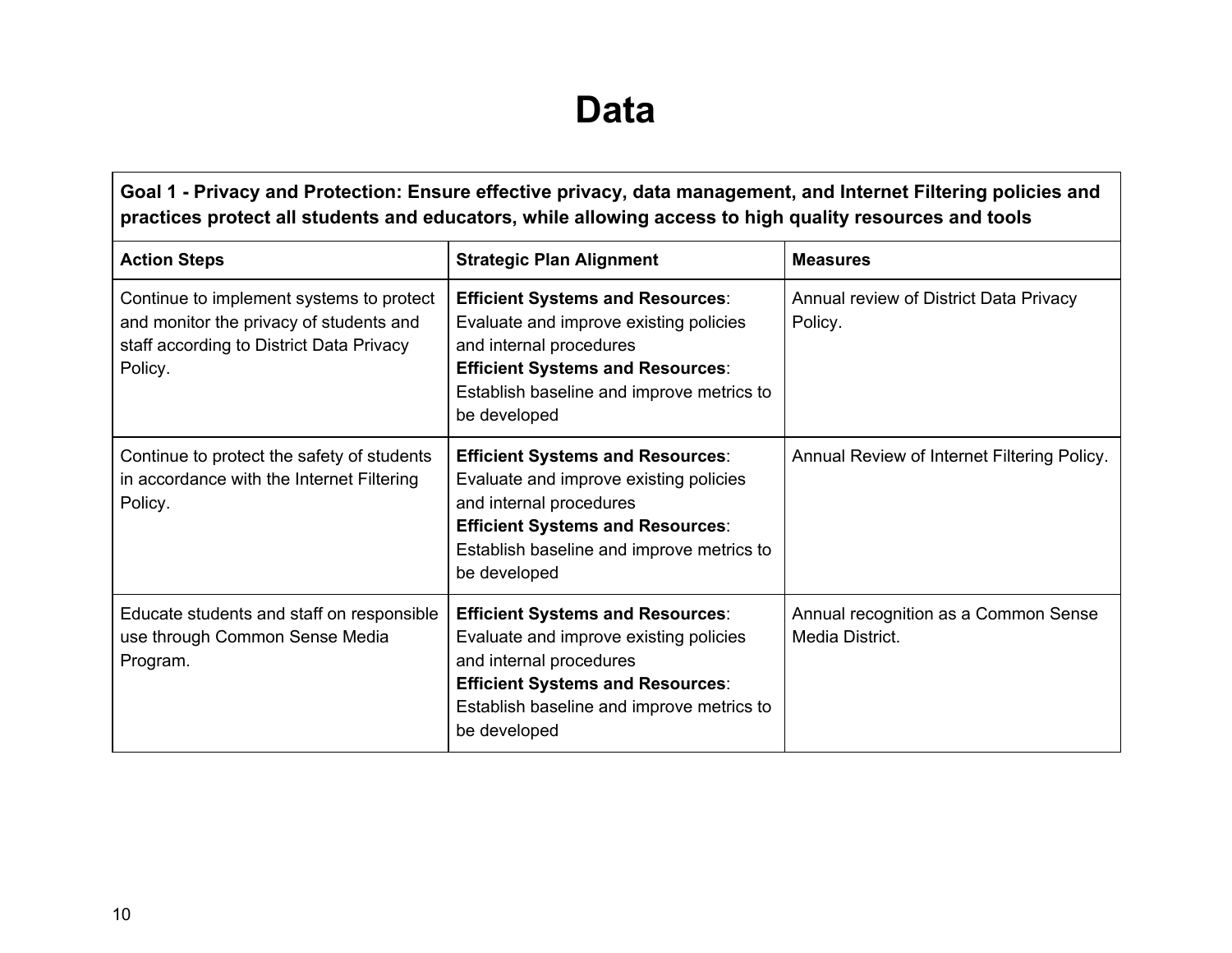Goal 2 - Data and Data Systems: Ensure data systems provide the structures to make informed instructional decisions **and promote gap closure.**

| <b>Action Steps</b>                                                                                                                                                                                                                                                    | <b>Strategic Plan Alignment</b>                                                                                                                                                                                      | <b>Measures</b>                                                                                           |
|------------------------------------------------------------------------------------------------------------------------------------------------------------------------------------------------------------------------------------------------------------------------|----------------------------------------------------------------------------------------------------------------------------------------------------------------------------------------------------------------------|-----------------------------------------------------------------------------------------------------------|
| Survey staff to identify current strengths<br>and areas for growth related to data (e.g.,<br>what, how, and when data are collected,<br>data accessibility, and ease of use of the<br>data systems).                                                                   | <b>Collaborative Culture: Engage teachers</b><br>for voice and feedback<br><b>Collaborative Culture: Increase</b><br>employee engagement                                                                             | Staff survey data.                                                                                        |
| Establish an integrated system of data<br>structures (e.g., data warehouses, data<br>dashboards, data analytics, on-demand<br>reports, etc.) that is readily available,<br>easily comprehensible, that includes<br>longitudinal and up-to-date student<br>information. | <b>Efficient Systems and Resources:</b><br>Evaluate and improve existing policies<br>and internal procedures<br><b>Efficient Systems and Resources:</b><br>Establish baseline and improve metrics to<br>be developed | Student achievement and gap closure<br>data from state and local assessments<br>contained within the SIS. |
| Integration of interoperability, data<br>standards in Student Information System<br>and systems supporting teaching and<br>learning.                                                                                                                                   | <b>Efficient Systems and Resources:</b><br>Evaluate and improve existing policies<br>and internal procedures                                                                                                         | Participation in and report from state EdFi<br>technical advisory group.                                  |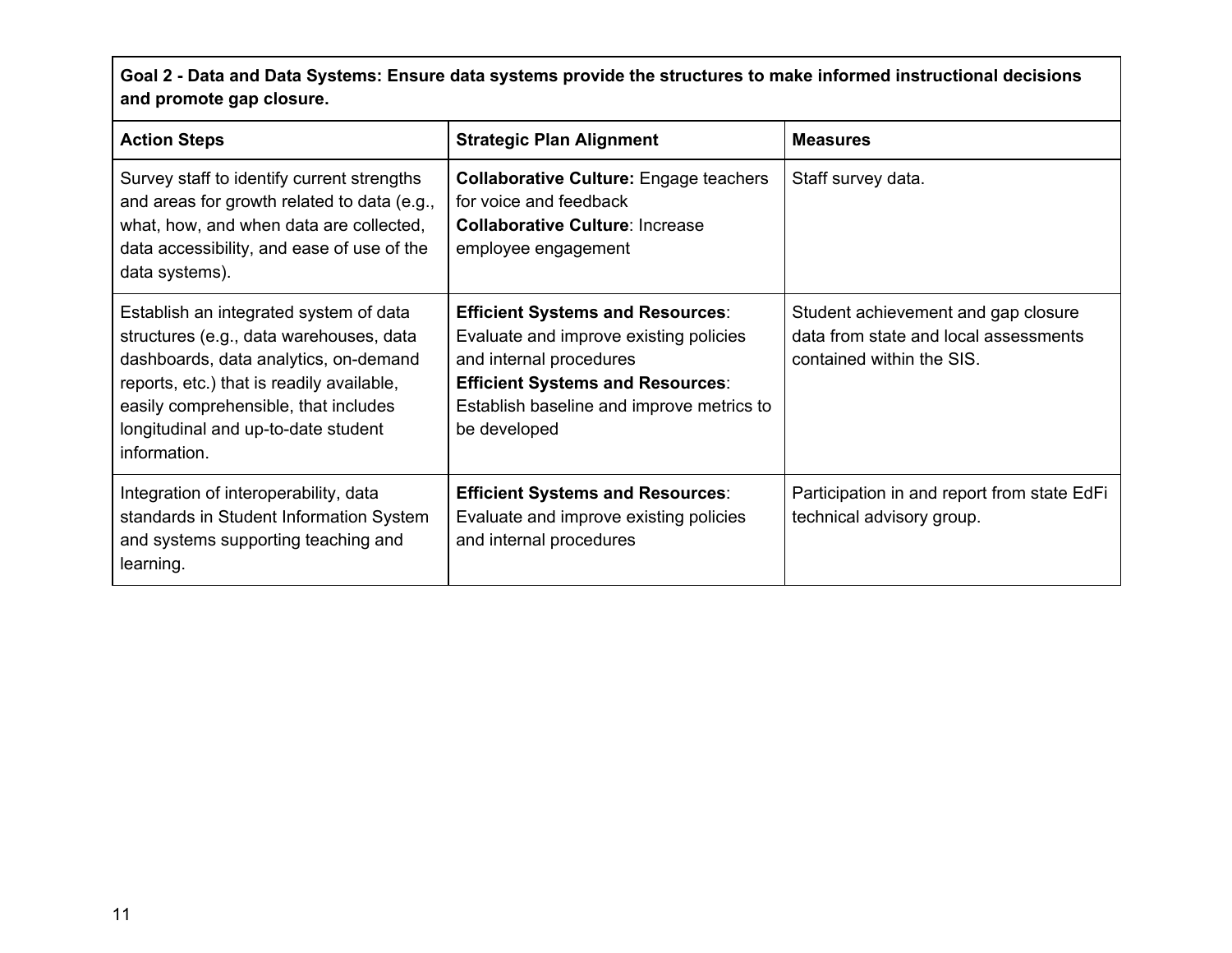# Teaching and Learning

<span id="page-12-0"></span>Goal 1 - Curriculum: Ensure that curriculum provides opportunities for deeper learning and experiential learning to **provide all students with opportunities to practice, understand, and master communication, collaboration, creativity, critical thinking, content knowledge, and learning how to learn competencies.**

| <b>Action Steps</b>                                                                                                                                                                                                                                                                                                                                                                                                            | <b>Strategic Plan Alignment</b>                                                                                                                                                                                                                                                                                                          | <b>Measures</b>                        |
|--------------------------------------------------------------------------------------------------------------------------------------------------------------------------------------------------------------------------------------------------------------------------------------------------------------------------------------------------------------------------------------------------------------------------------|------------------------------------------------------------------------------------------------------------------------------------------------------------------------------------------------------------------------------------------------------------------------------------------------------------------------------------------|----------------------------------------|
| Map Social Emotional Learning Goals to<br>provide the greatest number of students<br>with opportunities to practice, understand<br>and master digital citizenship<br>Safe and responsible digital<br>footprint (online safety)<br>Healthy (screen time, balance,<br>etc.) and effective participants in a<br>digital/social networking/world<br>Practice and hone the 4Cs                                                      | <b>Social-Emotional Well Being: Evaluate</b><br>our program and systems to be conducive<br>to student needs.<br><b>Social-Emotional Well Being: Increase</b><br>results on measures of social-emotional<br>learning.                                                                                                                     | Create a map of social-emotional goals |
| Review and revise curriculum to include<br>deeper learning, experiential learning,<br>computational thinking, and digital and<br>media literacy opportunities<br>Enrich and support teaching and<br>learning with technology using the<br>principles of Universal Design for<br>Learning (UDL)<br>Integrate the 4 Pillars of a<br>Graduate and pathways<br>Provide opportunities for students<br>to engage in design thinking, | <b>Student Success: Enhance and grow</b><br>student centered learning and citizenship<br>in an environment that champions project<br>based and deeper learning and provides<br>opportunities for all learners. Increase and<br>diversify learning opportunities.<br><b>Student Success: Increase student</b><br>application of learning. | Revise curriculum guides.              |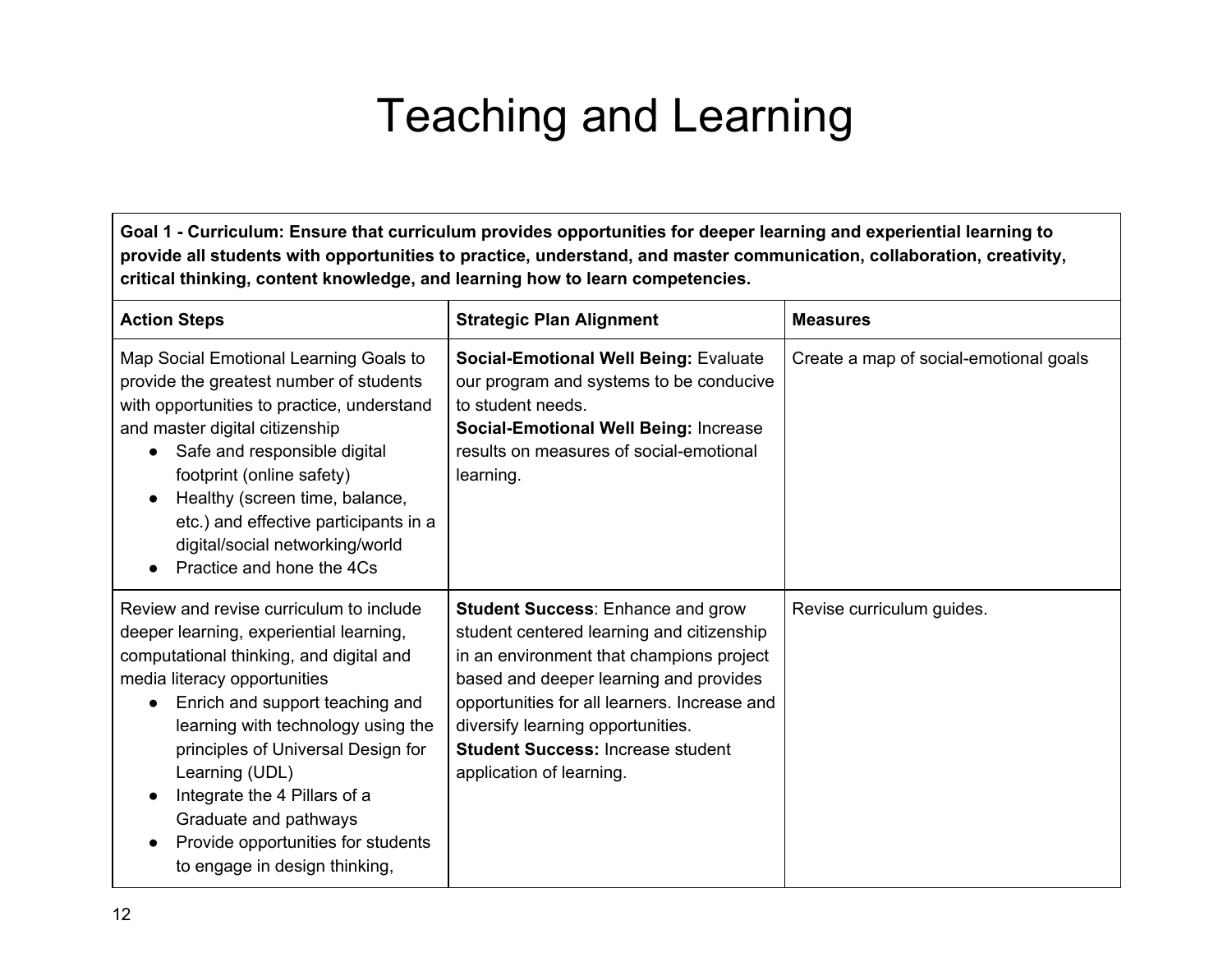| computational thinking, and<br>creative processes                                                                                                                                                                                                                                                                                                                                                                                                                                                                                                                                          |                                                                                                                                                                                                                                                                                        |                              |
|--------------------------------------------------------------------------------------------------------------------------------------------------------------------------------------------------------------------------------------------------------------------------------------------------------------------------------------------------------------------------------------------------------------------------------------------------------------------------------------------------------------------------------------------------------------------------------------------|----------------------------------------------------------------------------------------------------------------------------------------------------------------------------------------------------------------------------------------------------------------------------------------|------------------------------|
| Continue to support the development and<br>acquisition of creative, appropriate, and<br>higher-order digital learning skills<br>throughout curriculum and instruction<br>Explicit instruction in learning how<br>to learn as defined through the<br>deeper learning competencies<br>(Metacognition, perseverance,<br>$etc.$ )<br>Explicit instruction in the habits of<br>mind as they relate to digital<br>learning<br>Create a scope and sequence of<br>guaranteed learning opportunities,<br>experiences, and practice that<br>students will have utilizing digital<br>tools and skills | <b>Student Success: Enhance and grow</b><br>student centered learning and citizenship<br>in an environment that champions project<br>based and deeper learning and provides<br>opportunities for all learners.<br><b>Student Success: Increase student</b><br>application of learning. | Digital literacy curriculum. |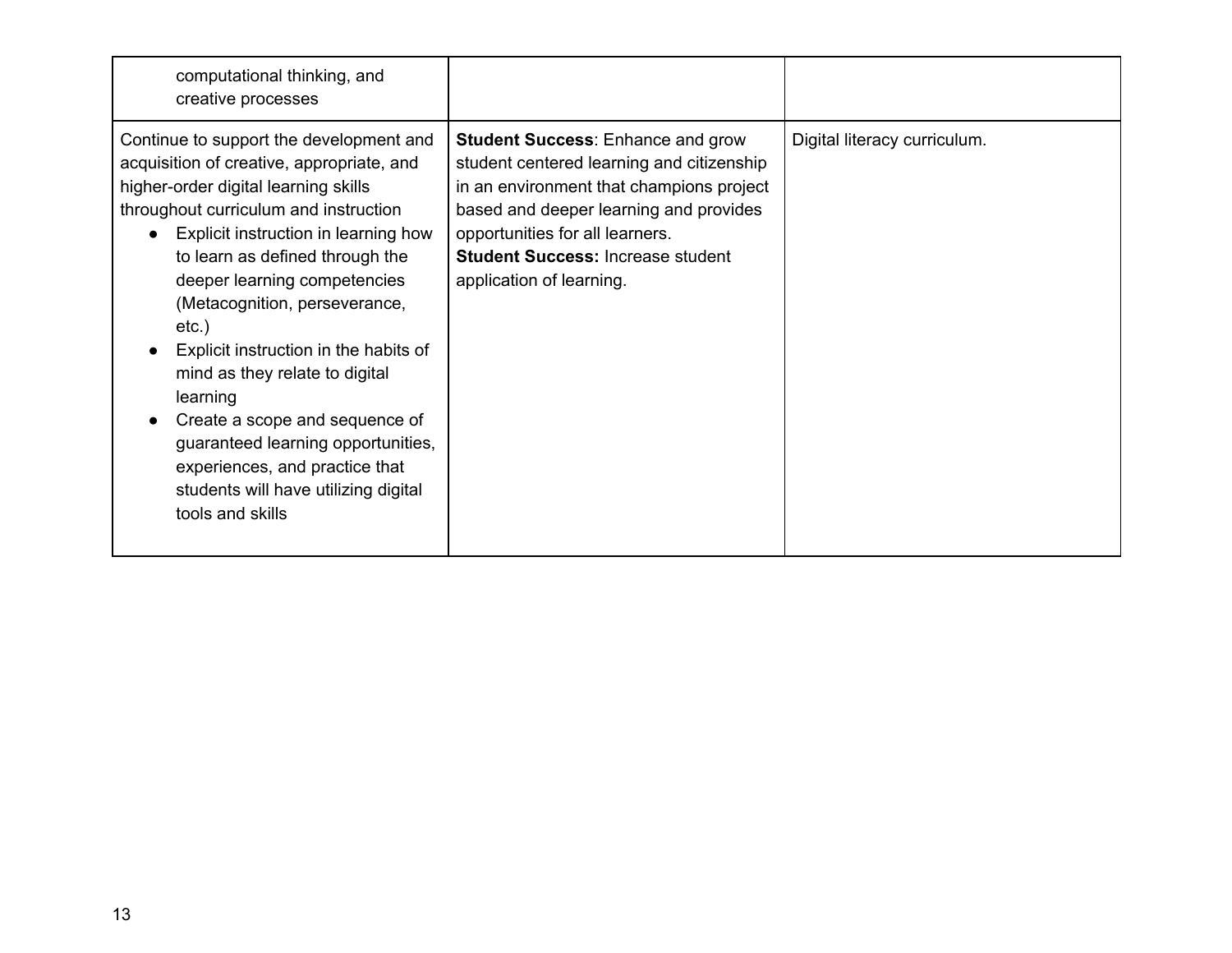Goal 2 - Instruction: Ensure that instruction provides opportunities for deeper learning and experiential learning to **provide all students with opportunities to practice, understand, and master communication, collaboration, creativity, critical thinking, content knowledge, and learning how to learn competencies.**

| <b>Action Steps</b>                                                                                                                                                      | <b>Strategic Plan Alignment</b>                                                                                                                                                                                                                                                         | <b>Measures</b>                                           |
|--------------------------------------------------------------------------------------------------------------------------------------------------------------------------|-----------------------------------------------------------------------------------------------------------------------------------------------------------------------------------------------------------------------------------------------------------------------------------------|-----------------------------------------------------------|
| Identify which teachers are using<br>innovative teaching practices to facilitate<br>deeper learning and experiential learning.                                           | <b>Student Success: Enhance and grow</b><br>student centered learning and citizenship<br>in an environment that champions project<br>based and deeper learning and provides<br>opportunities for all learners.<br><b>Student Success: Increase student</b><br>application of learning.  | Deeper Learning Walk Tool.                                |
| Map innovative teaching and learning in<br>individual schools to develop a strategy to<br>provide the greatest number of students<br>with access to innovative learning. | <b>Student Success: Enhance and grow</b><br>student centered learning and citizenship<br>in an environment that champions project<br>based and deeper learning and provides<br>opportunities for all learners.<br><b>Student Success: Increase student</b><br>application of learning.  | PK-12 map of guaranteed deeper learning<br>opportunities. |
| Support the use of Universal Design for<br>Learning (UDL), allowing teachers to<br>leverage technology to engage and reach<br>all learners.                              | <b>Student Success: Enhance and grow</b><br>student centered learning and citizenship<br>in an environment that champions project<br>based and deeper learning and provides<br>opportunities for all learners.<br><b>Student Success: Increase student</b><br>application of learning.) | Universal Design walk through data.                       |
| Continue to evaluate digital curriculum<br>offerings and/or develop Barrington's own<br>(e.g. math, world language, science K-8,<br>social studies 6-8)                  | <b>Social-Emotional Well Being: Evaluate</b><br>our program and systems to be conducive<br>to student needs. Efficient Systems and<br><b>Resources:</b> Establish baseline and<br>improve metrics to be developed.                                                                      | Evaluation of digital curriculum.                         |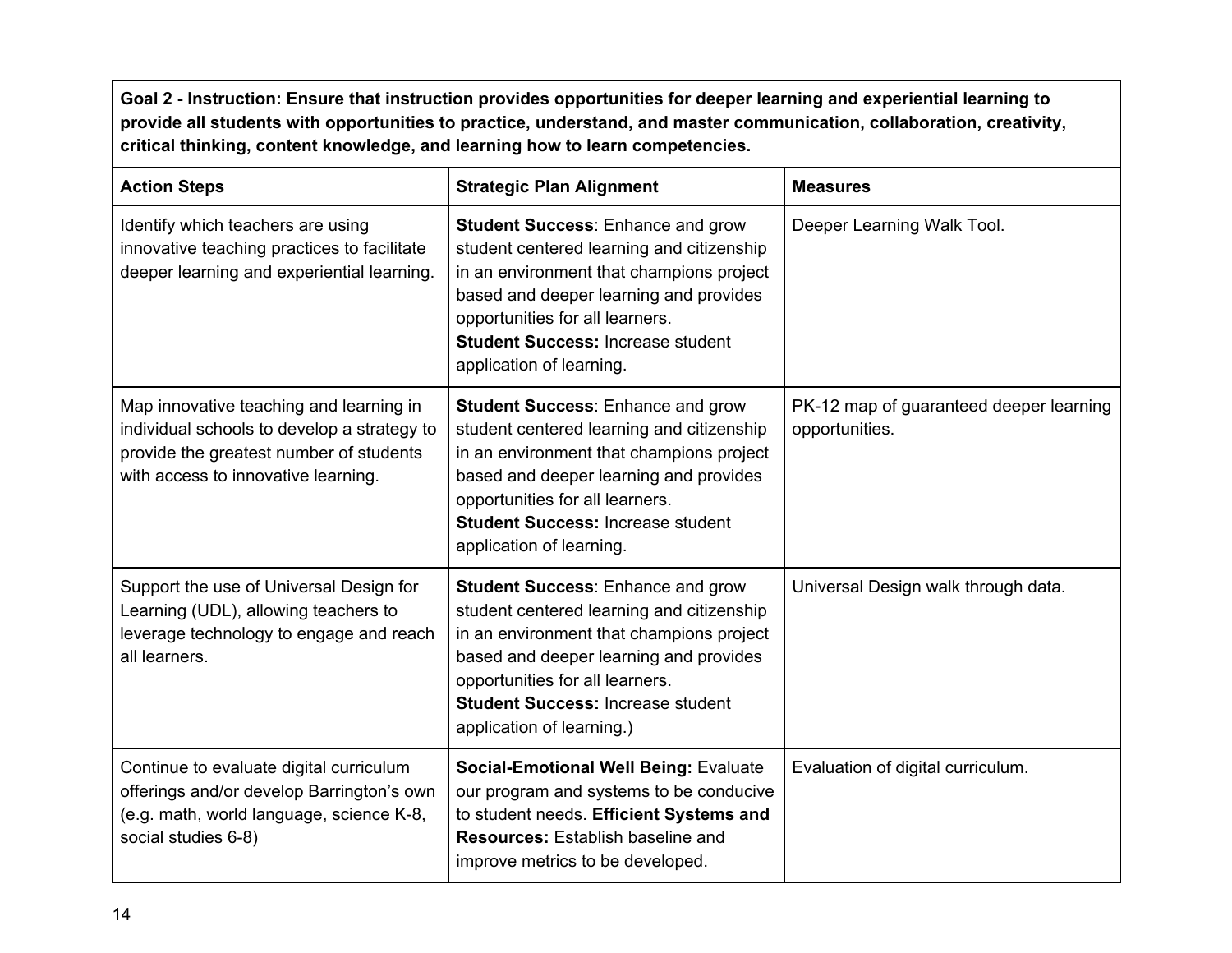Goal 3 - Assessment: Ensure that assessments provide recursive feedback on deeper learning and experiential learning **to provide all students with opportunities to practice, understand, and master communication, collaboration, creativity, critical thinking, content knowledge, and learning how to learn competencies.**

|                                                                                                                                                                                                                                                  |                                                                                                                                                                                                                                                                                                                                                                  | <b>Measures</b>                                              |
|--------------------------------------------------------------------------------------------------------------------------------------------------------------------------------------------------------------------------------------------------|------------------------------------------------------------------------------------------------------------------------------------------------------------------------------------------------------------------------------------------------------------------------------------------------------------------------------------------------------------------|--------------------------------------------------------------|
| <b>Action Steps</b>                                                                                                                                                                                                                              | <b>Strategic Plan Alignment</b>                                                                                                                                                                                                                                                                                                                                  |                                                              |
| Evaluate the use of Student e-portfolios:<br>Categorize these as authentic<br>assessments that are digital, digitized<br>artifacts that teachers evaluate with a<br>rubric demonstrating competency.                                             | <b>Student Success: Use timely and</b><br>balanced data/assessments to provide<br>feedback and inform decisions, while<br>allowing ample opportunities for rich tasks<br>and instruction.<br><b>Efficient Systems and Resources:</b><br>Establish baseline and improve metrics to<br>be developed.                                                               | Evaluation of student e-portfolio.                           |
| Provide guaranteed opportunities for<br>authentic assessment, including<br>experiential learning, pathways, senior<br>project, project based learning,<br>performance based assessments, and<br>application of skills to real-world<br>problems. | <b>Student Success: Use timely and</b><br>balanced data/assessments to provide<br>feedback and inform decisions, while<br>allowing ample opportunities for rich tasks<br>and instruction.<br><b>Student Success: Increase student</b><br>application of learning.                                                                                                | Evaluation of authentic assessment<br>system.                |
| Continue to review and evaluate the use<br>of proficiency based assessments and<br>grading structures.                                                                                                                                           | <b>Student Success: Use timely and</b><br>balanced data/assessments to provide<br>feedback and inform decisions, while<br>allowing ample opportunities for rich tasks<br>and instruction.<br><b>Collaborative Culture: Increase</b><br>employee satisfaction and voice.<br><b>Family and Community Engagement:</b><br>Increase parent outreach and satisfaction. | Evaluation of proficiency assessments<br>and grading system. |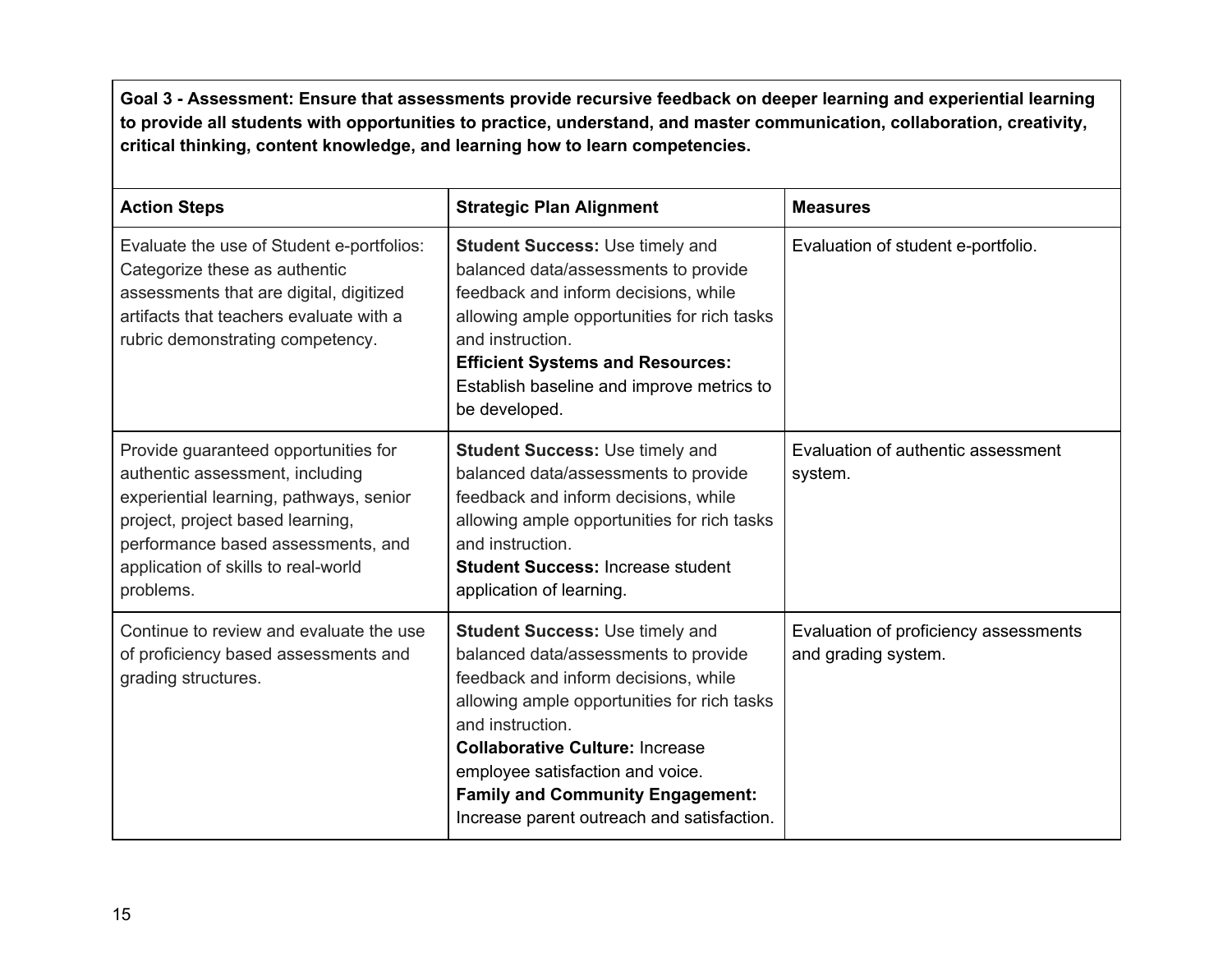| Analyze and explore models for<br>student-centered learning that allows<br>students to increase their voice, acquire<br>content knowledge and 21st century<br>skills, while applying their learning to<br>authentic experiences and problems and<br>engaging in the reflective learning<br>process.                                                                                                                                                                                                                                                                                      | <b>Student Success: Enhance and grow</b><br>student centered learning and citizenship<br>in an environment that champions project<br>based and deeper learning and provides<br>opportunities for all learners.<br><b>Student Success: Increase student</b><br>application of learning. Increase the<br>number of experiential pathways. | Conduct program evaluation. |
|------------------------------------------------------------------------------------------------------------------------------------------------------------------------------------------------------------------------------------------------------------------------------------------------------------------------------------------------------------------------------------------------------------------------------------------------------------------------------------------------------------------------------------------------------------------------------------------|-----------------------------------------------------------------------------------------------------------------------------------------------------------------------------------------------------------------------------------------------------------------------------------------------------------------------------------------|-----------------------------|
| Evaluate and implement<br>technology-based assessments that allow<br>for immediate feedback to students and<br>learning analytics dashboards for<br>teachers where they can see the amount<br>of time that each student is spending on a<br>problem, identify what problems a<br>particular student is struggling with; and<br>can see what problems many students<br>are having problems which informs<br>instruction.<br>Learning science research tells us<br>that the immediacy of the<br>feedback for students is motivating<br>for them and encourages them to<br>practice further | <b>Student Success: Use timely and</b><br>balanced data/assessments to provide<br>feedback and inform decisions, while<br>allowing ample opportunities for rich tasks<br>and instruction.<br><b>Student Success: Increase average</b><br>individual student growth.                                                                     | Student growth data.        |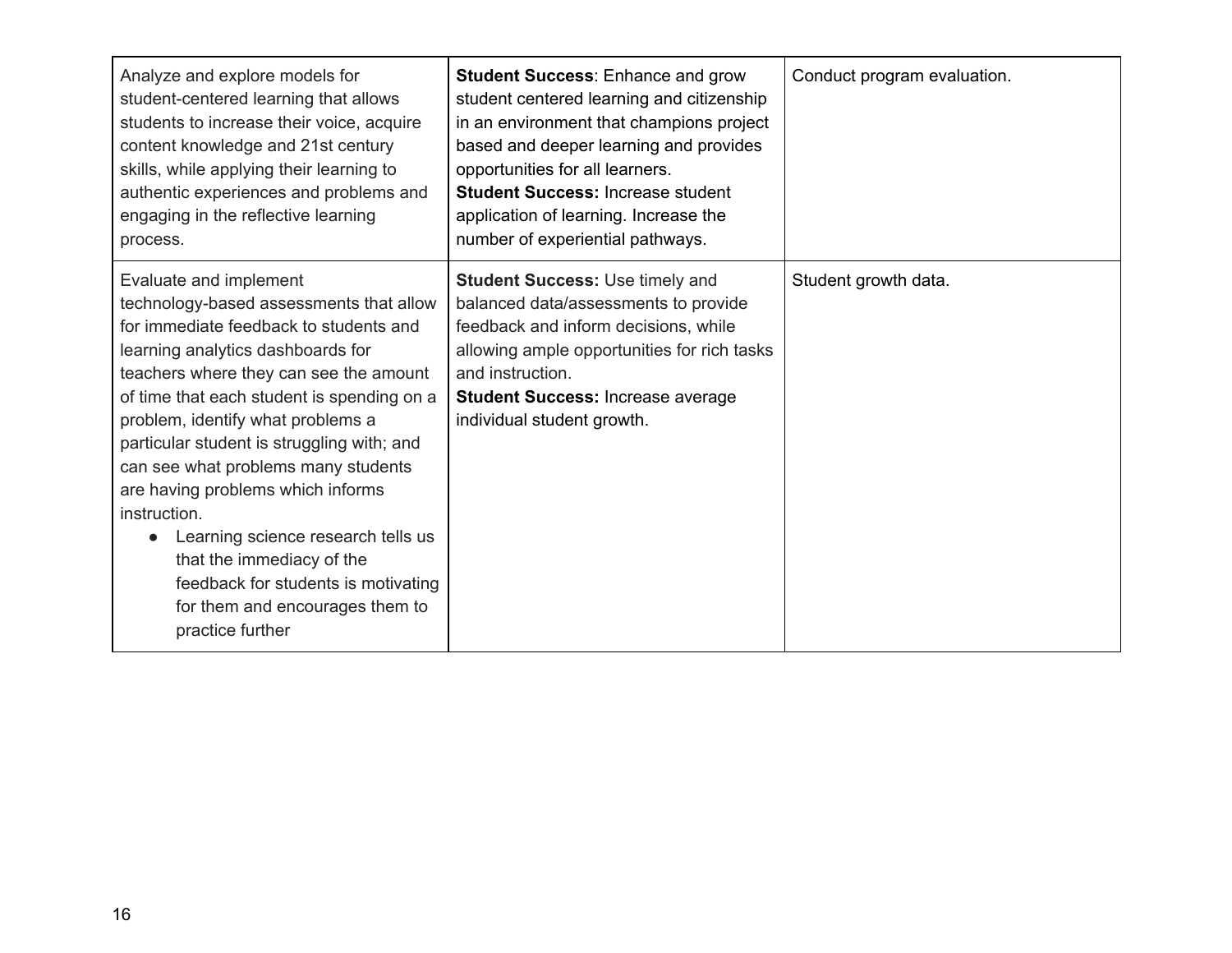Goal 4 - Time and Space: Ensure that time and space provide opportunities for deeper learning and experiential learning **that provides all students with opportunities to practice, understand, and master communication, collaboration, creativity, critical thinking, content knowledge, and learning how to learn competencies.**

| <b>Action Steps</b>                                                                                                                                                                                                                                                                  | <b>Strategic Plan Alignment</b>                                                                                                                                                                                                                         | <b>Measures</b>             |
|--------------------------------------------------------------------------------------------------------------------------------------------------------------------------------------------------------------------------------------------------------------------------------------|---------------------------------------------------------------------------------------------------------------------------------------------------------------------------------------------------------------------------------------------------------|-----------------------------|
| Continue to analyze the bell schedule at<br>all grade levels to increase opportunities<br>for personalized learning with technology,<br>as well as deeper learning and<br>experiential learning.                                                                                     | <b>Efficient Systems and Resources:</b><br>Provide an innovative, flexible learning<br>environment through strategic use of<br>space and time.<br><b>Efficient Systems and Resources:</b><br>Establish baseline and improve metrics to<br>be developed. | Conduct program evaluation. |
| Create and implement an evaluation of<br>how the furniture and layout in<br>classrooms supports the personalized<br>teaching and learning goals.                                                                                                                                     | <b>Efficient Systems and Resources:</b><br>Provide an innovative, flexible learning<br>environment through strategic use of<br>space and time.<br><b>Efficient Systems and Resources:</b><br>Establish baseline and improve metrics to<br>be developed. | Conduct program evaluation. |
| Analyze, explore, and evaluate schedule<br>models that include online learning<br>opportunities and hybrid learning<br>structures to increase flexibility in the<br>schedule and opportunities for<br>experiential learning (service learning,<br>internships, work study, mentors). | <b>Efficient Systems and Resources:</b><br>Provide an innovative, flexible learning<br>environment through strategic use of<br>space and time.<br><b>Efficient Systems and Resources:</b><br>Establish baseline and improve metrics to<br>be developed. | Conduct program evaluation. |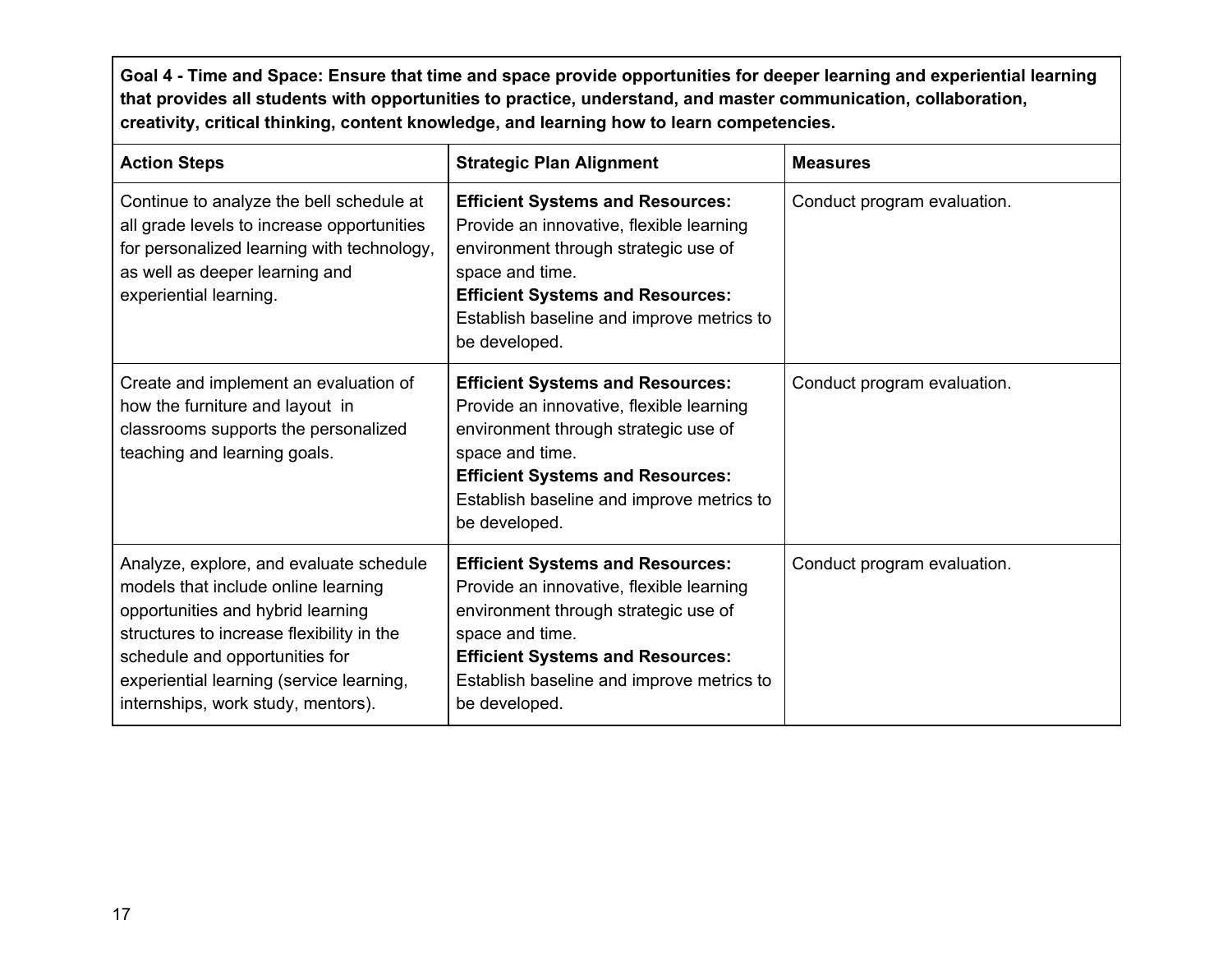### **Professional Learning**

<span id="page-18-0"></span>**Goal 1 - Self Assessment and Reflection: Ensure that educators and buildings self-assess and reflect on their capacity as it relates to 21st Century and Deeper Learning Principles which will contribute to increased student learning.**

| <b>Action Steps</b>                                                                                                           | <b>Strategic Plan Alignment</b>                                                                                                                                        | <b>Measures</b>                                                                      |  |  |
|-------------------------------------------------------------------------------------------------------------------------------|------------------------------------------------------------------------------------------------------------------------------------------------------------------------|--------------------------------------------------------------------------------------|--|--|
| Evaluate the current tools that currently<br>exist                                                                            | <b>Collaborative Culture: Prioritize and</b><br>connect initiatives to purpose<br><b>Strategic Plan: Collaborative Culture:</b><br><b>Employee Satisfaction Survey</b> |                                                                                      |  |  |
| Identify/develop a metric that educators<br>can use to self assess their understanding<br>of the deeper learning competencies | <b>Collaborative Culture: Prioritize and</b><br>connect initiatives to purpose                                                                                         | The identification/development of a<br>deeper learning self assessment<br>competency |  |  |
| Review data from survey and make action<br>plans                                                                              | <b>Collaborative Culture: Prioritize and</b><br>connect initiatives to purpose                                                                                         | Submittal of action plans based on the<br>data review                                |  |  |
| Identify/develop a metric that educators<br>can use to program assess understanding<br>of the deeper learning competencies    | <b>Collaborative Culture: Prioritize and</b><br>connect initiatives to purpose                                                                                         | Deeper learning walkthrough tool data                                                |  |  |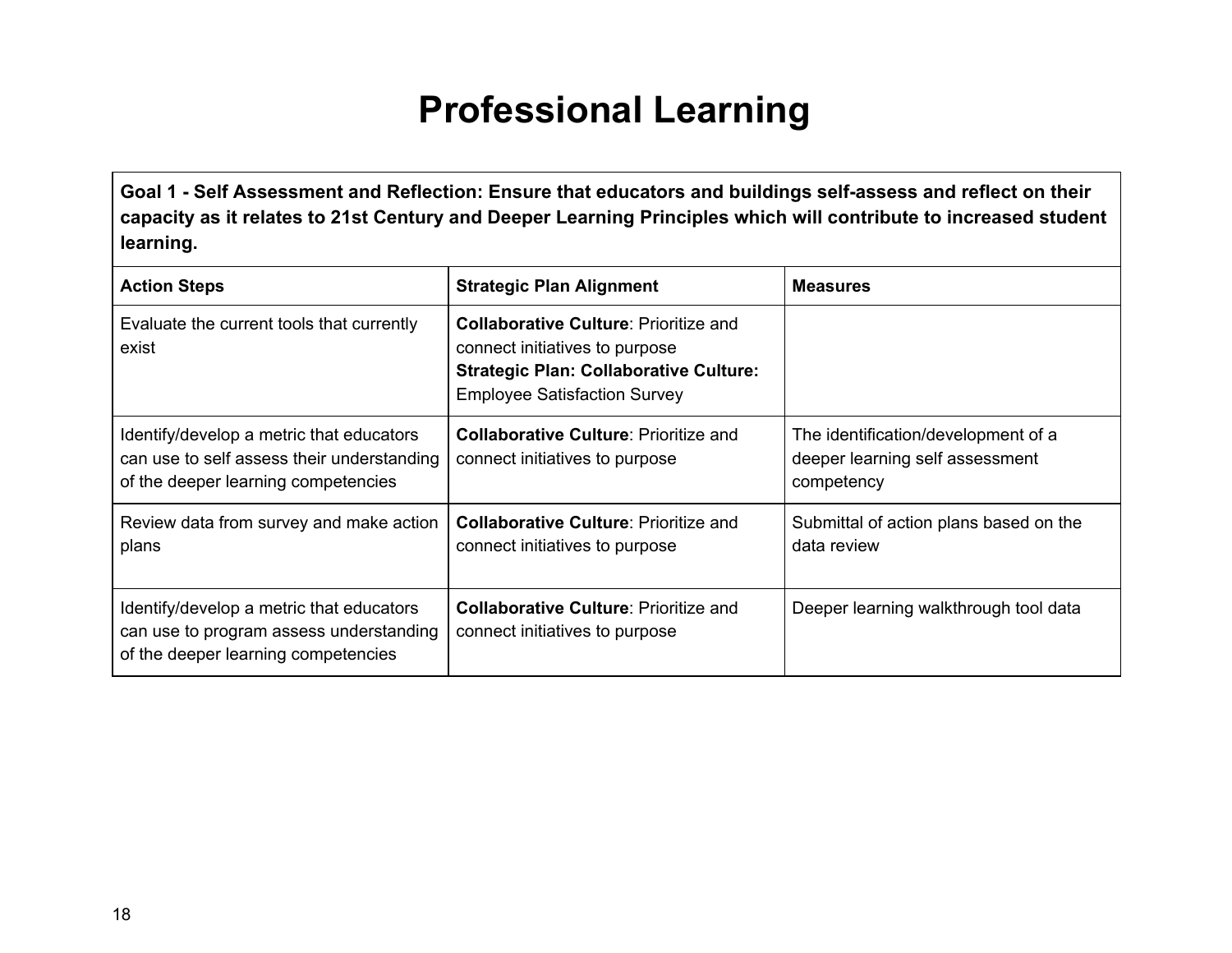**Goal 2 - Continuous Improvement: Ensure that we have a sustainable culture where adult learners have voice and choice with regards to professional growth and continuous improvement, promotes collective responsibility, and supports alignment of District goals.**

| <b>Action Steps</b>                                                                                                                                                                                                                       | <b>Strategic Plan Alignment</b>                                                                                                                                                                                                                                                                                                   | <b>Measures</b>                                                                                                                          |  |  |  |
|-------------------------------------------------------------------------------------------------------------------------------------------------------------------------------------------------------------------------------------------|-----------------------------------------------------------------------------------------------------------------------------------------------------------------------------------------------------------------------------------------------------------------------------------------------------------------------------------|------------------------------------------------------------------------------------------------------------------------------------------|--|--|--|
| Communicate and promote that all district<br>PD is available on Frontline to all<br>members of our greater school<br>community if applicable to professional<br>growth, continuous improvement, or<br>supports/aligned to district goals. | <b>Collaborative Culture: Prioritize and</b><br>connect initiatives to purpose, Provide<br>timely, meaningful and specific<br>professional development<br><b>Collaborative Culture: Employee</b><br><b>Satisfaction Survey</b>                                                                                                    | Administration to faculty<br>communication(s) of the promotion of PD<br>available.                                                       |  |  |  |
| Provide time for teachers to access the<br>PD Frontline portal.                                                                                                                                                                           | <b>Collaborative Culture: Prioritize and</b><br>connect initiatives to purpose, Provide<br>timely, meaningful and specific<br>professional development<br><b>Collaborative Culture: Employee</b><br><b>Satisfaction Survey</b>                                                                                                    | Administration demonstrating they have<br>created time for teachers to access the<br>PD Frontline portal.                                |  |  |  |
| Create resources and/or develop formal<br>trainings for teachers to follow in order to<br>submit various professional development<br>opportunities.                                                                                       | <b>Collaborative Culture: Prioritize and</b><br>connect initiatives to purpose, Provide<br>timely, meaningful and specific<br>professional development<br><b>Collaborative Culture: Employee</b><br><b>Satisfaction Survey</b>                                                                                                    | The creation/training of PD access<br>resources.                                                                                         |  |  |  |
| Develop a system for teachers to invite<br>colleagues to visit their classrooms in<br>order to learn about instruction practices<br>that will increase student growth                                                                     | <b>Collaborative Culture: Prioritize and</b><br>connect initiatives to purpose, Provide<br>timely, meaningful and specific<br>professional development<br><b>Efficient Systems and Resources:</b><br>Evaluate cost benefit of employee<br>absences for PD<br><b>Collaborative Culture: Employee</b><br><b>Satisfaction Survey</b> | Each school's plan and system to<br>promote teachers inviting others into their<br>classroom to learning/see instructional<br>practices. |  |  |  |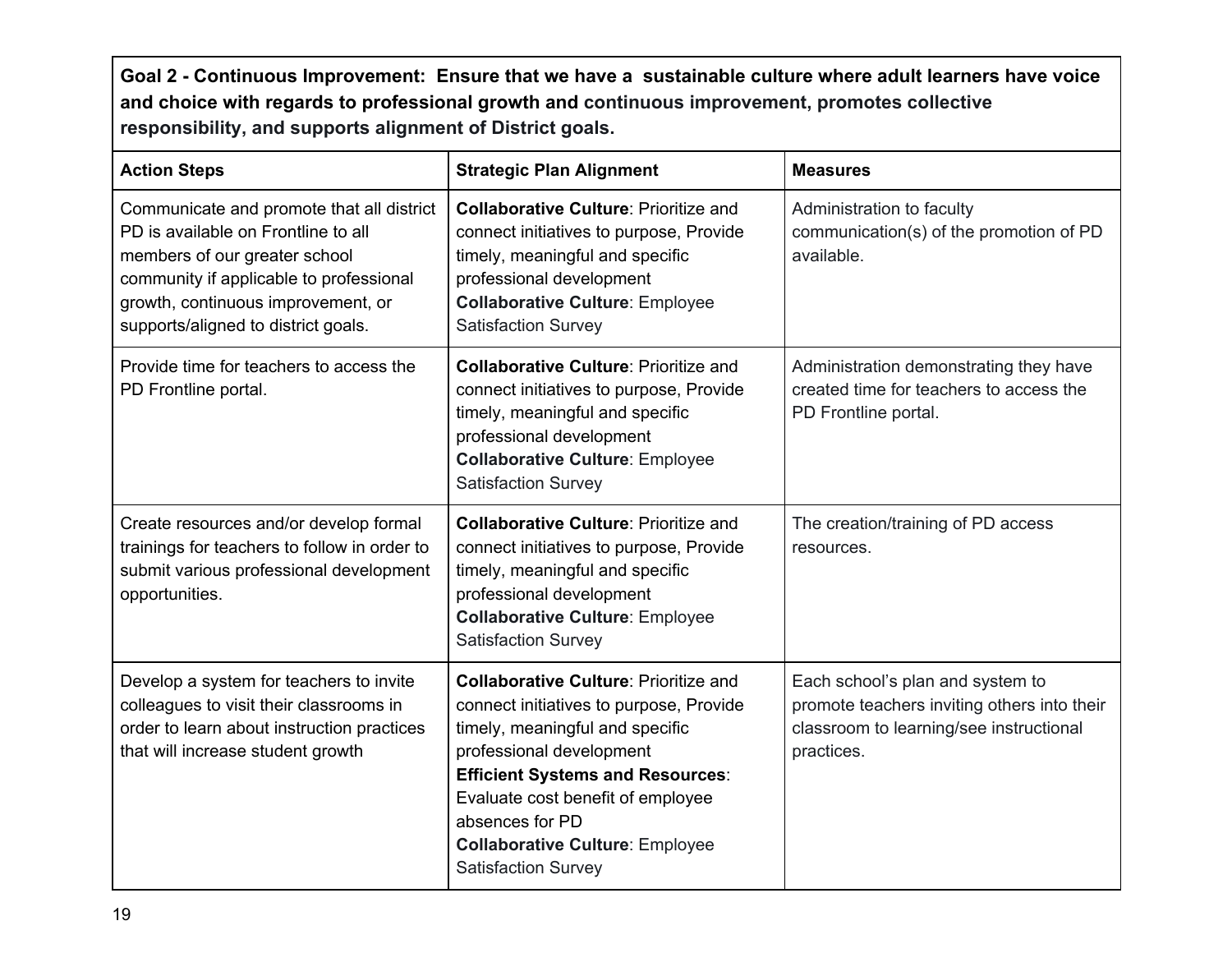| Develop an electronic curation of<br>instructional practices that other members<br>of our school community can reference to<br>use within their own instructional<br>practices. | <b>Collaborative Culture: Prioritize and</b><br>connect initiatives to purpose, Provide<br>timely, meaningful and specific<br>professional development<br><b>Collaborative Culture: Employee</b><br><b>Satisfaction Survey</b>                                                                                                    | Each school's electronic curation of best<br>instructional practices that can be shared<br>throughout the district. |
|---------------------------------------------------------------------------------------------------------------------------------------------------------------------------------|-----------------------------------------------------------------------------------------------------------------------------------------------------------------------------------------------------------------------------------------------------------------------------------------------------------------------------------|---------------------------------------------------------------------------------------------------------------------|
| Provide embedded coaching to expand<br>teacher capacity to include technology in<br>teaching and learning for the purpose of<br>deeper learning and experiential learning.      | <b>Collaborative Culture: Prioritize and</b><br>connect initiatives to purpose, Provide<br>timely, meaningful and specific<br>professional development<br><b>Efficient Systems and Resources:</b><br>Evaluate cost benefit of employee<br>absences for PD<br><b>Collaborative Culture: Employee</b><br><b>Satisfaction Survey</b> | Each school will provide an embedded<br>coaching schedule.                                                          |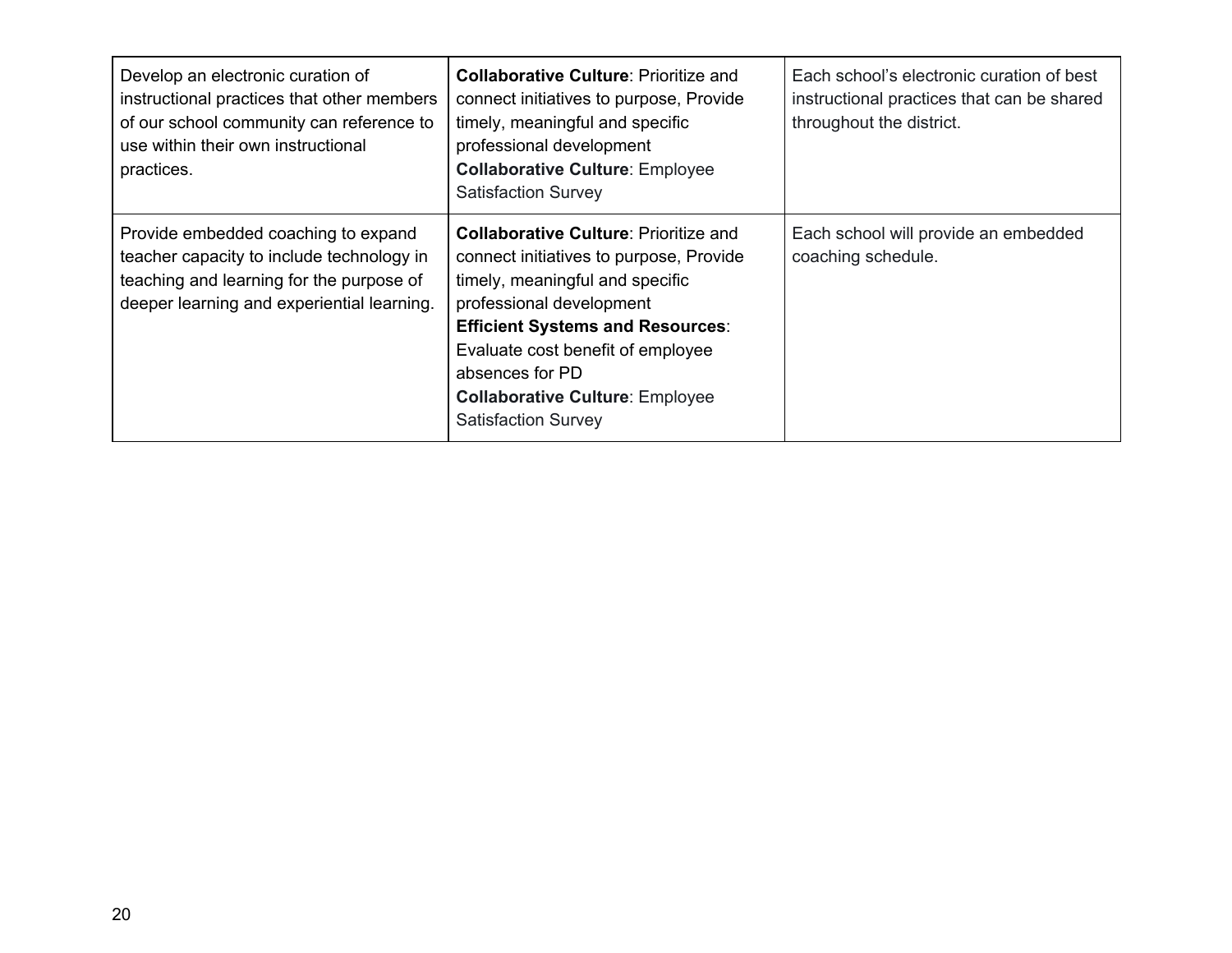**Goal 3 - Instructional practice: Embed new learning and integrate constructive feedback and reflection to support continuous improvement in practice that allows educators to move along a continuum from novice to expert along the Deeper Learning Competencies through application of their professional learning.**

| <b>Action Steps</b>                                                                                                                                                                    | <b>Strategic Plan Alignment</b>                                                                                                          | <b>Measures</b>                                                                                                                                      |
|----------------------------------------------------------------------------------------------------------------------------------------------------------------------------------------|------------------------------------------------------------------------------------------------------------------------------------------|------------------------------------------------------------------------------------------------------------------------------------------------------|
| Provide feedback to teachers related to<br>their competency with the<br>the deeper learning skills                                                                                     | <b>Collaborative Culture: Increase honest</b><br>dialog<br><b>Collaborative Culture: Increased</b><br>number of employees engaging in PD | Curation of recognition/credits given for<br>those who completed various professional<br>learning opportunity.                                       |
| Support a schedule that allows teachers<br>to collaborate about their Learning<br>through the Professional Learning<br>Community                                                       | <b>Efficient Systems and Resources:</b><br>Evaluate cost benefit of employee<br>absences for PD                                          | Administrators will make available their<br>CPT schedules, (or other opportunities),<br>that allows teachers to collaborate about<br>their learning. |
| Encourage individuals to share their<br>learning with colleagues as they align to<br>the application of teaching and learning<br>skills aligned to the deeper learning<br>competencies | <b>Collaborative Culture: Increase honest</b><br>dialog<br><b>Collaborative Culture: Employee</b><br><b>Satisfaction Survey</b>          |                                                                                                                                                      |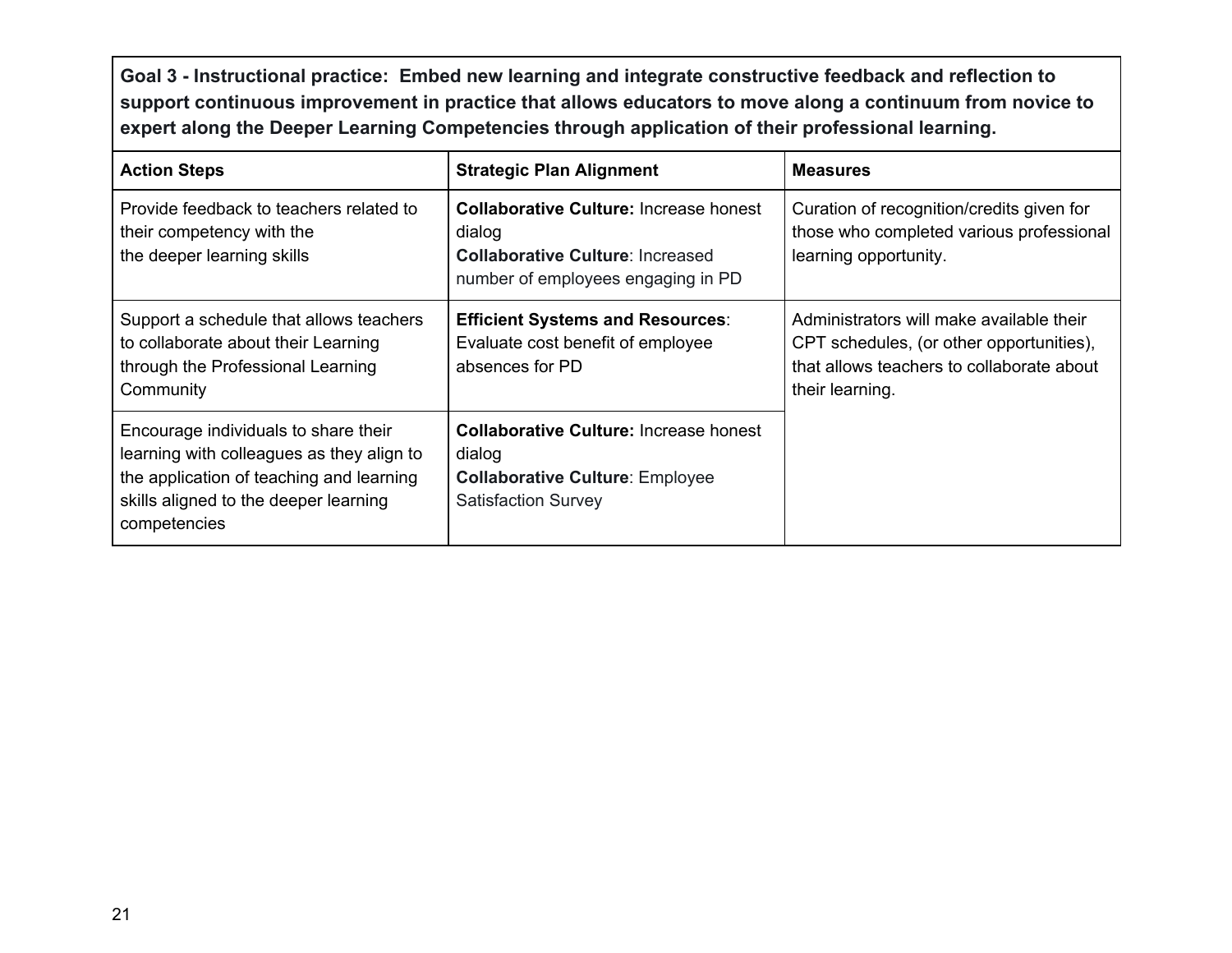### **Community**

<span id="page-22-0"></span>**Goal 1 - Consistent Communication: Ensure consistent application of communication tools across schools for all stakeholders**

| <b>Action Steps</b>                                                                                                                                                   | <b>Strategic Plan Alignment</b>                                                                                                                                                                                                                                            | <b>Measures</b>                                                                                                                         |
|-----------------------------------------------------------------------------------------------------------------------------------------------------------------------|----------------------------------------------------------------------------------------------------------------------------------------------------------------------------------------------------------------------------------------------------------------------------|-----------------------------------------------------------------------------------------------------------------------------------------|
| Evaluate and update consistency and<br>deliverables of digital communication<br>systems including websites, blogs, and<br>newsletters for staff, students and parents | <b>Family and Community Engagement:</b><br>Increase meaningful connections,<br>Improve teacher feedback on student<br>progress, Use data and Feedback to<br>make proactive decisions<br><b>Family and Community Engagement:</b><br>Parent and teacher satisfaction         | Longitudinal survey data from website<br>evaluation<br>Staff, student and community feedback<br>Parent and teacher satisfaction surveys |
| Evaluate and provide consistent, easily<br>accessible, tools for communicating with<br>families.                                                                      | <b>Family and Community Engagement:</b><br>Increase meaningful connections,<br>Improve teacher feedback on student<br>progress, Use data and Feedback to<br>make proactive decisions<br><b>Family and Community Engagement:</b><br>Parent and teacher satisfaction surveys |                                                                                                                                         |
| Build capacity for understanding and<br>utilizing digital collaboration and<br>communication tools.                                                                   | <b>Collaborative Culture: Provide timely</b><br>and meaningful professional<br>development, Connect initiatives to<br>purpose and why to engage teachers<br>voice and feedback.<br><b>Family and Community Engagement:</b><br>Parent and teacher satisfaction surveys      |                                                                                                                                         |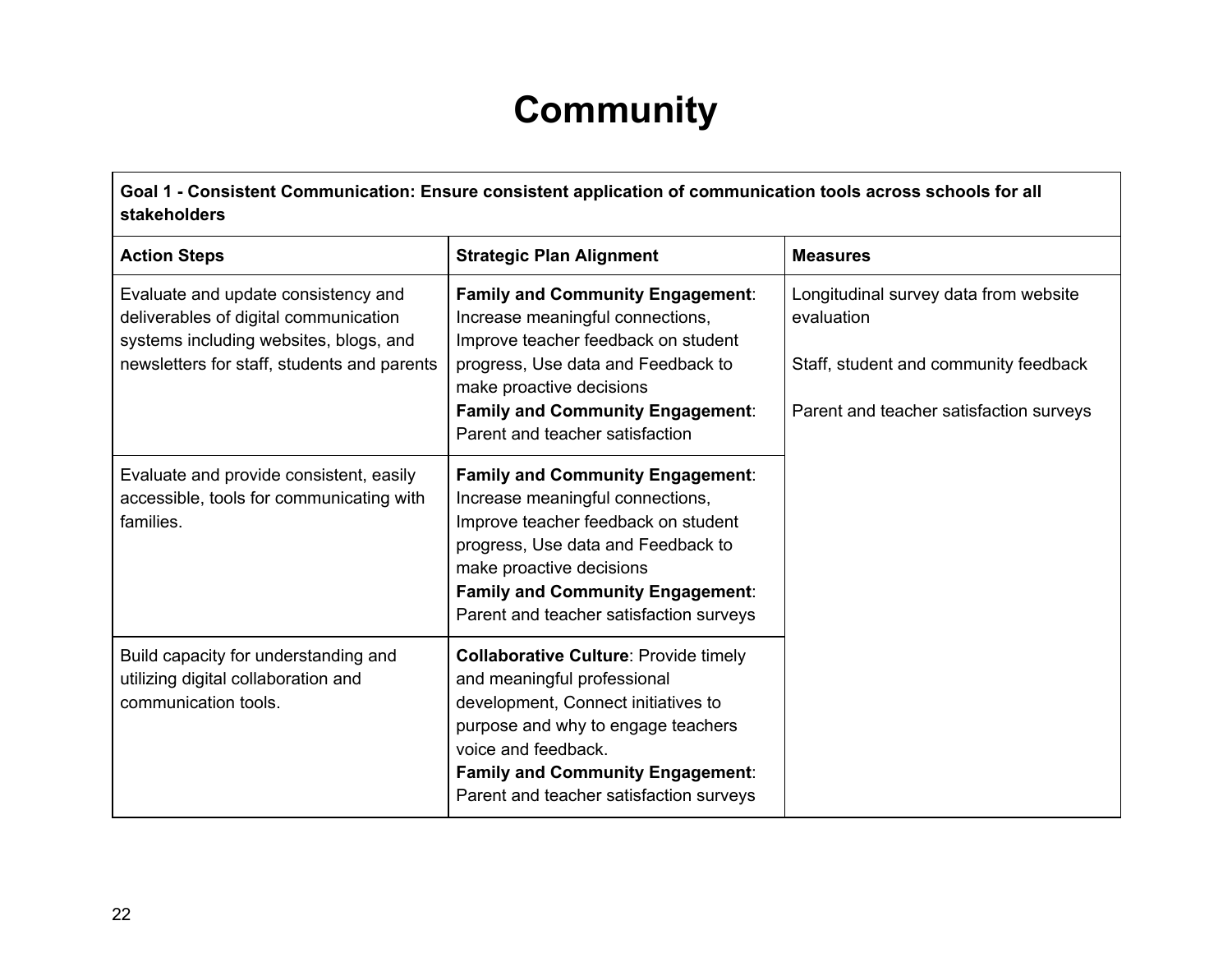### **Goal 2 - Ensure that the Barrington Public Schools story is shared and promoted related to personalized teaching and learning with technology**

| <b>Action Steps</b>                                                                                                                                                         | <b>Strategic Plan Alignment</b>                                                                                                                                                                                              | <b>Measures</b>                          |
|-----------------------------------------------------------------------------------------------------------------------------------------------------------------------------|------------------------------------------------------------------------------------------------------------------------------------------------------------------------------------------------------------------------------|------------------------------------------|
| Identify what makes BPS unique<br>(characteristics of BPS) in its approach to<br>technology enhanced teaching and<br>learning<br>Develop and differentiate messages for all | <b>Collaborative Culture: Prioritize and</b><br>connect initiatives to purpose and engage<br>stakeholders<br><b>Collaborative Culture: Employee</b><br><b>Satisfaction Survey</b><br><b>Family and Community Engagement:</b> | <b>Communication Toolkit Development</b> |
| stakeholders as it relates to technology as<br>a tool in teaching and learning.                                                                                             | Parent satisfaction survey.                                                                                                                                                                                                  |                                          |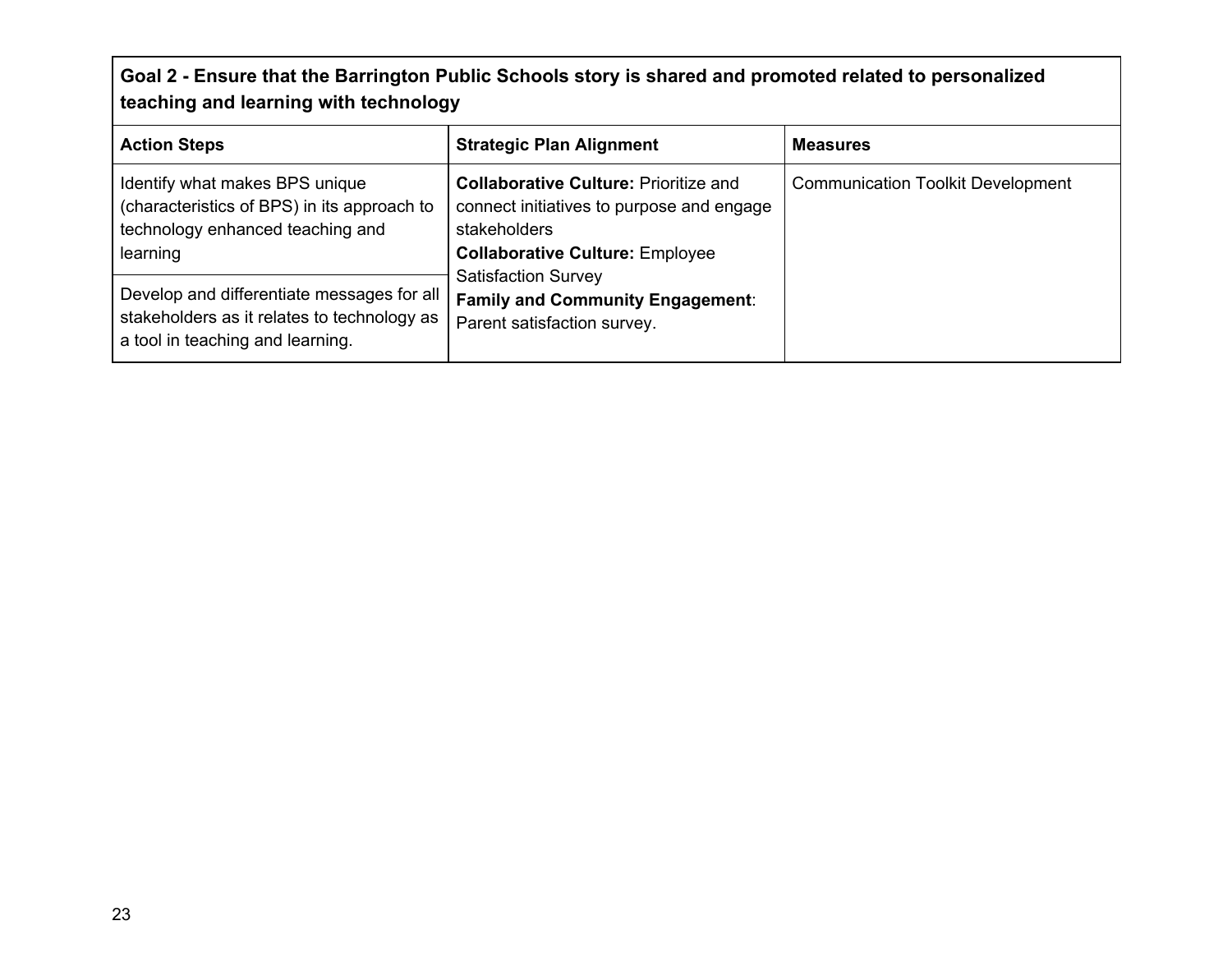### <span id="page-24-0"></span>**1:1 and Technology Capital Plan**

|                                                                                                                   |             |                         | <b>Technology Capital Plan</b>     |                         |             |                         |             |                         |             |                         |          |  |
|-------------------------------------------------------------------------------------------------------------------|-------------|-------------------------|------------------------------------|-------------------------|-------------|-------------------------|-------------|-------------------------|-------------|-------------------------|----------|--|
|                                                                                                                   |             |                         | <b>District 1:1 Implementation</b> |                         |             |                         |             |                         |             |                         |          |  |
| Yr = Device year in service                                                                                       |             |                         |                                    |                         |             |                         |             |                         |             |                         |          |  |
| FY19 new purchases based on current enrollment. FY20-beyond new purchases based on NESDEC enrollment projections. |             |                         |                                    |                         |             |                         |             |                         |             |                         |          |  |
| <b>New Chromebook Purchases</b>                                                                                   |             |                         |                                    |                         |             |                         |             |                         |             |                         |          |  |
|                                                                                                                   |             |                         |                                    |                         |             |                         |             |                         |             |                         |          |  |
| <b>Grad Yr</b>                                                                                                    | <b>FY19</b> | Yr                      | <b>FY20</b>                        | Yr                      | <b>FY21</b> | Yr                      | <b>FY22</b> | Yr                      | <b>FY23</b> | Yr                      |          |  |
| 2019                                                                                                              | 253         | $\overline{\mathbf{4}}$ |                                    |                         |             |                         |             |                         |             |                         |          |  |
| 2020                                                                                                              | 313         | $\overline{\mathbf{3}}$ | 313                                | 4                       |             |                         |             |                         |             |                         |          |  |
| 2021                                                                                                              | 282         | $\overline{2}$          | 282                                | 3                       | 282         | 4                       |             |                         |             |                         |          |  |
| 2022                                                                                                              | 247         | $\overline{1}$          | 248                                | $\overline{2}$          | 248         | $\overline{\mathbf{3}}$ | 248         | 4                       |             |                         | FY23     |  |
| 2023                                                                                                              | 274         | $\overline{\mathbf{3}}$ | 276                                | $\overline{1}$          | 276         | $\overline{2}$          | 276         | 3                       | 276         | 4                       | Grade 12 |  |
| 2024                                                                                                              | 259         | $\overline{2}$          | 259                                | $\overline{\mathbf{3}}$ | 272         | $\overline{\mathbf{1}}$ | 272         | $\overline{2}$          | 272         | 3                       | Grade 11 |  |
| 2025                                                                                                              | 279         | $\mathbf{1}$            | 279                                | $\overline{2}$          | 279         | $\overline{\mathbf{3}}$ | 287         | $\mathbf{1}$            | 287         | $\overline{2}$          | Grade 10 |  |
| 2026                                                                                                              | 275         | $\overline{\mathbf{4}}$ | 254                                | $\overline{\mathbf{1}}$ | 254         | $\overline{2}$          | 254         | 3                       | 265         | $\mathbf{1}$            | Grade 9  |  |
| 2027                                                                                                              | 275         | $\overline{\mathbf{4}}$ | 275                                | $\overline{\mathbf{1}}$ | 255         | $\overline{\mathbf{1}}$ | 255         | $\overline{2}$          | 255         | 3                       | Grade 8  |  |
| 2028                                                                                                              | 30          | $\mathbf{1}$            | 275                                | $\overline{\mathbf{4}}$ | 275         | $\overline{2}$          | 245         | $\mathbf{1}$            | 245         | $\overline{2}$          | Grade 7  |  |
| 2029                                                                                                              | 30          | $\overline{2}$          | 30                                 | $\mathbf{1}$            | 275         | $\overline{a}$          | 275         | $\overline{\mathbf{3}}$ | 260         | $\mathbf{1}$            | Grade 6  |  |
| 2030                                                                                                              | 30          | 3                       | 30                                 | $\overline{2}$          | 30          | $\mathbf{1}$            | 275         | 4                       | 275         | 4                       | Grade 5  |  |
| 2031                                                                                                              | 30          | $\overline{\mathbf{4}}$ | 30                                 | 3                       | 30          | $\overline{2}$          | 30          | $\mathbf{1}$            | 275         | 4                       | Grade 4  |  |
| 2032                                                                                                              |             |                         | 30                                 | 4                       | 30          | $\overline{\mathbf{3}}$ | 30          | $\overline{2}$          | 30          | $\mathbf{1}$            | Grade 3  |  |
| 2033                                                                                                              |             |                         |                                    |                         | 30          | 4                       | 30          | 3                       | 30          | $\overline{2}$          | Grade 2  |  |
| 2034                                                                                                              |             |                         |                                    |                         |             |                         | 30          | $\overline{\mathbf{a}}$ | 30          | $\overline{\mathbf{3}}$ | Grade 1  |  |
| 2035                                                                                                              |             |                         |                                    |                         |             |                         |             |                         | 30          | 4                       | Grade K  |  |
| <b>Estimated Devices for Reallocation</b>                                                                         | 300         | 4                       | 274                                | 4                       | 259         | 4                       | 279         | 4                       | 254         | 4                       |          |  |
|                                                                                                                   |             |                         |                                    |                         |             |                         |             |                         |             |                         |          |  |
| 4-5 (22 Classrooms - 25 devices each)                                                                             | 550         |                         | 550                                |                         | 550         |                         | 550         |                         | 550         |                         |          |  |
|                                                                                                                   |             |                         |                                    |                         |             |                         |             |                         |             |                         |          |  |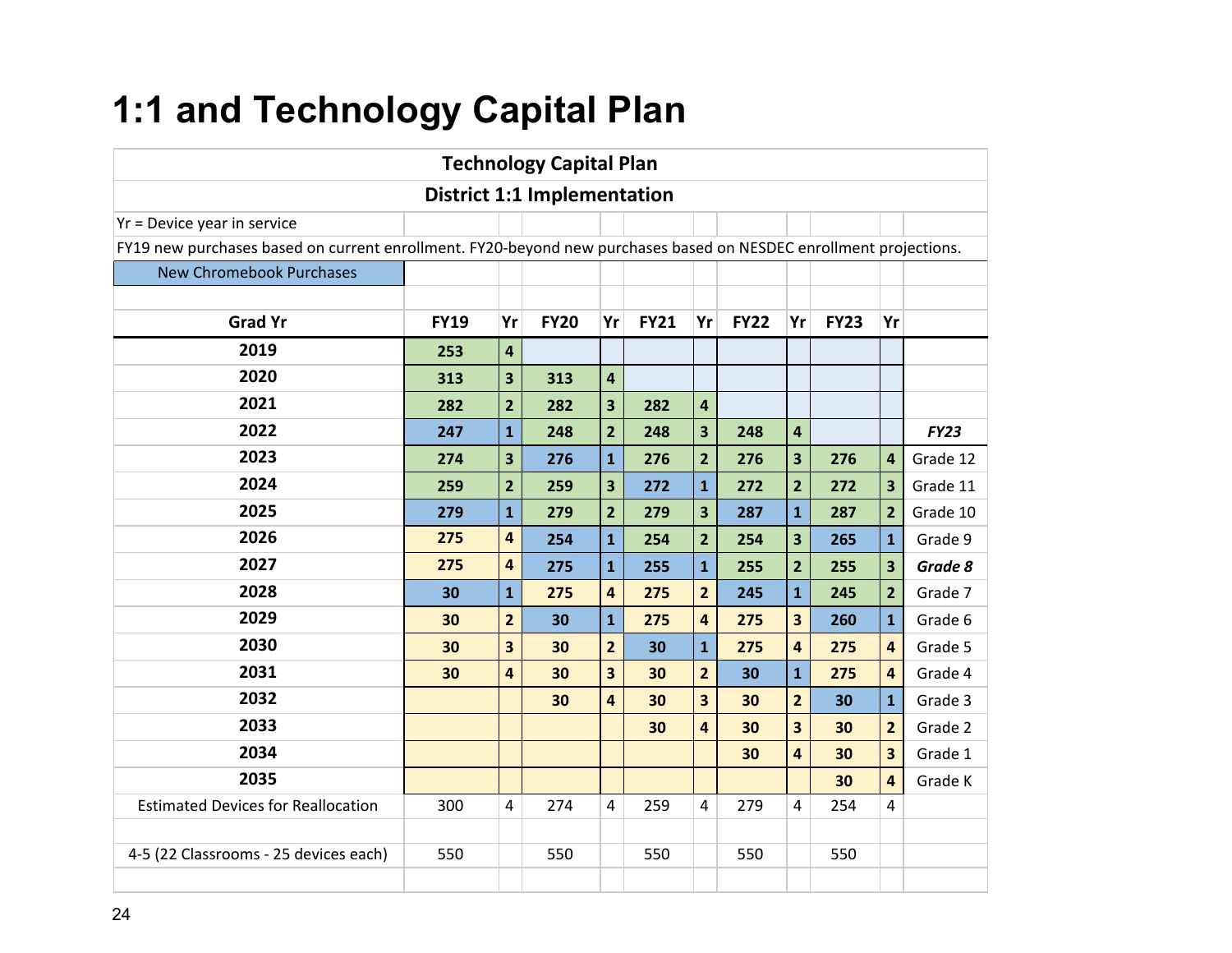| <b>New Purchases</b>           |                                                            |                 |           |     |     |  |
|--------------------------------|------------------------------------------------------------|-----------------|-----------|-----|-----|--|
| BHS/BMS 1to1 Devices *         | 552                                                        | 556             | 553       | 558 | 551 |  |
| <b>HMS Devices</b>             | 0                                                          | 275             | 0         | 0   | 0   |  |
| K-3 Chromebooks                | 90                                                         | 90              | 90        | 90  | 90  |  |
|                                | 642                                                        | 921             | 643       | 648 | 641 |  |
|                                | * Includes 5%+(-) self insured for out of warranty devices |                 |           |     |     |  |
| K-3 iPads                      | 24                                                         | 24              | 24        | 24  | 24  |  |
| <b>Storage solutions</b>       | $\overline{\mathbf{3}}$                                    | 0               | 0         | 0   | 0   |  |
| <b>Staff / Support Systems</b> | 60                                                         | 60              | 60        | 60  | 60  |  |
| <b>Server Replacement</b>      | Nay-ESX1                                                   | <b>BMS-EXS1</b> | Prim-ESX1 |     |     |  |
|                                | Sow-ESX1                                                   |                 |           |     |     |  |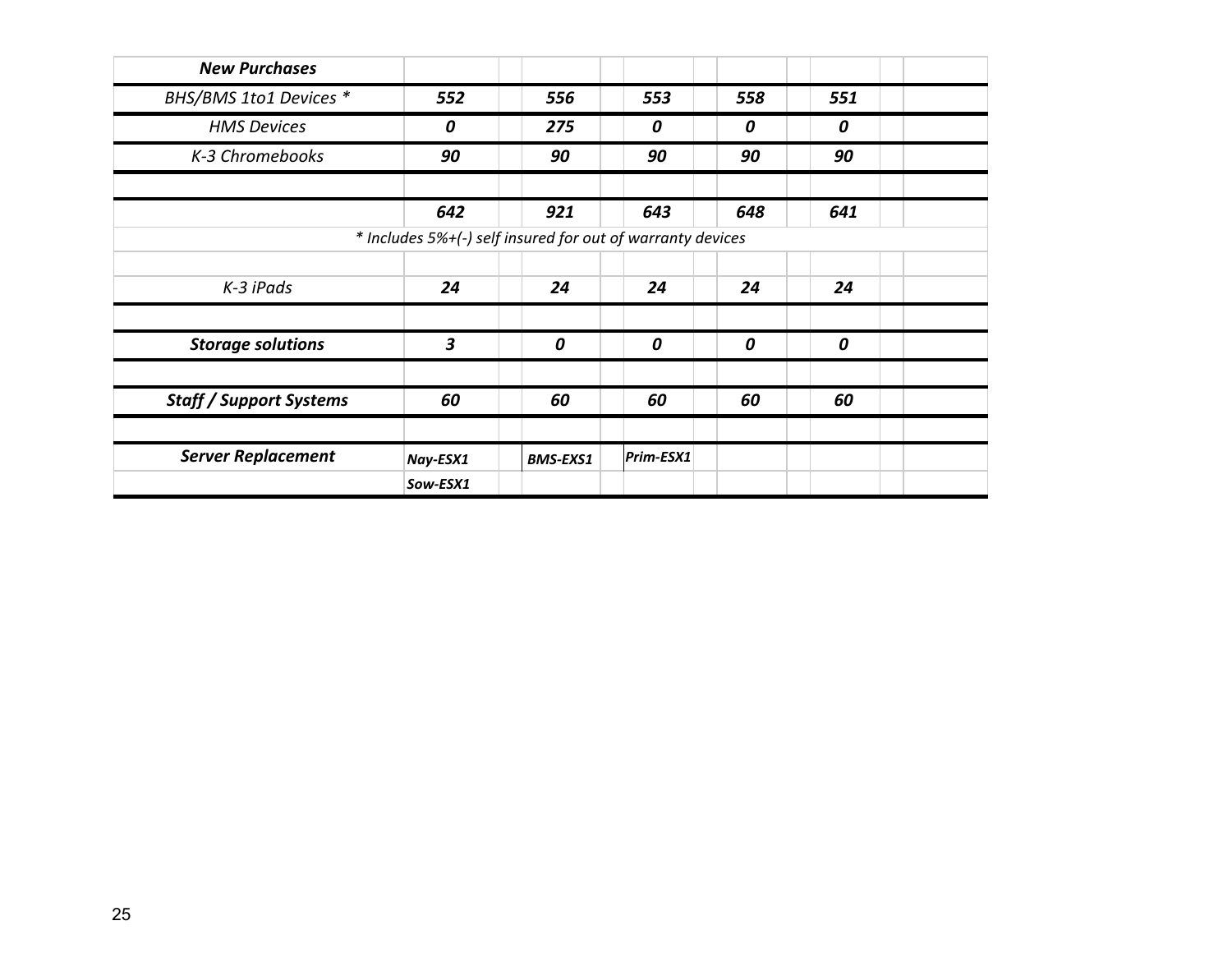### <span id="page-26-0"></span>**Technology Committee Members**

| <b>Andrew Anderson</b> | Middle School Principal                              |
|------------------------|------------------------------------------------------|
| Jason Appel            | <b>High School Math Teacher</b>                      |
| Cherylann Bertoncini   | Nayatt Librarian                                     |
| <b>Alison Burrows</b>  | Hampden Meadows Math Specialist                      |
| David Burrows          | Director of Technology                               |
| Anna DaSilva           | <b>High School World Language</b>                    |
| <b>Mark Davis</b>      | Middle School Computer Teacher                       |
| Paula Dillon           | Assistant Superintendent, Curriculum and Instruction |
| <b>Wendy Drexler</b>   | <b>Community Member</b>                              |
| Jamie Greene           | Sowams Librarian                                     |
| Joe Hurley             | <b>High School Principal</b>                         |
| Nancy Maddocks         | Middle School Librarian                              |
| <b>Tracy Miller</b>    | <b>High School Social Studies Teacher</b>            |
| Marlene Prichard       | Middle School Family Consumer Science Teacher        |
| <b>Erin Reilly</b>     | Hampden Meadows 5th Grade Teacher                    |
| Gino Sanguiliano       | Hampden Meadows Assistant Principal                  |
| Pat Tolento            | Primrose Hill Principal                              |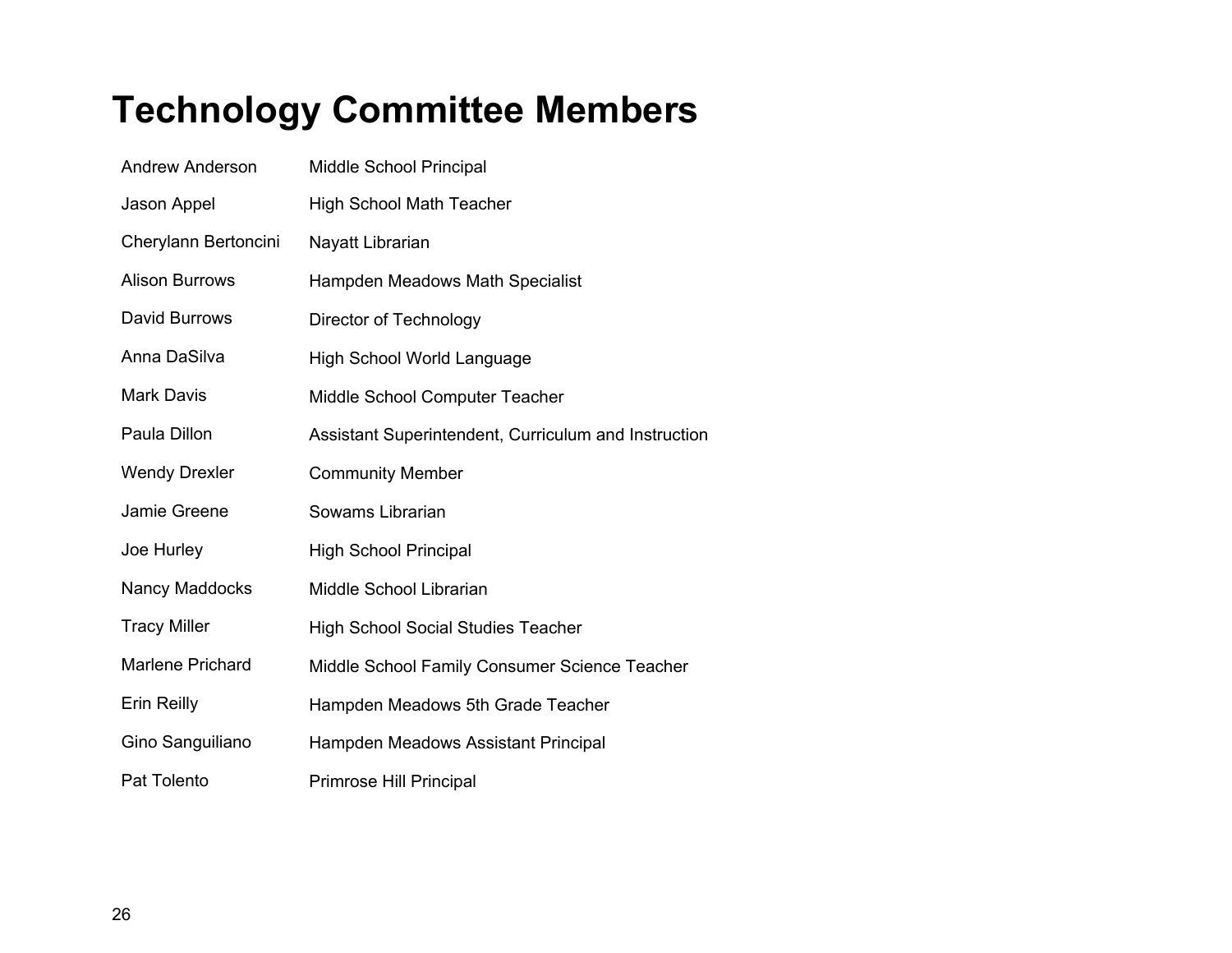### <span id="page-27-0"></span>**Glossary of Terms**

**Deeper Learning** - Deeper learning is an umbrella term for the skills and knowledge that students must possess to succeed in 21st century jobs and civic life. At its heart is a set of competencies students must master in order to develop a keen understanding of academic content and apply their knowledge to problems in the classroom and on the job. The deeper learning framework includes six competencies that are essential to prepare students to achieve at high levels: 1-Master core academic content, 2-Think critically and solve complex problems, 3- Work collaboratively, 4-Communicate effectively, 5-Learn how to learn, 6-Develop academic mindsets.

**21st Century Skills** - The Four Cs of 21st century learning are four skills that have been identified by the United States-based Partnership for 21st Century Skills (P21) as the most important skills required for 21st century education: critical thinking, communication, collaboration, and creativity.

**Common Sense Media** - K–12 digital citizenship program that includes comprehensive learning resources for students, teachers, and family members. The program addresses real challenges for teachers and students to help schools navigate cyberbullying, internet safety, and other digital dilemmas.

**Data Interoperability** - ability of different information technology systems and software applications to communicate, exchange data, and use the information that has been exchanged.

**Digital Citizenship** - Understanding the safety concerns, rights and responsibilities necessary to access and participate in online communications or communities.

#### **District Data Privacy Policy** -

https://docs.google.com/document/d/1uZJf0-cOcxwqCofjV\_JLWlajLyx41wKoVpSgYs9wM8Y/edit?usp=sharing

**District Internet Filtering Policy -** https://drive.google.com/open?id=1Wc6ZtV7MazMErTGfLZlVyzXGBcdzU95cq2E3ysHbqtM

**E-portfolio** - collection of electronic evidence assembled and managed by a user, usually on the Web. Such electronic evidence may include input text, electronic files, images, multimedia, blog entries, and hyperlinks.

**Ed-Fi** - data standard that allows educational software systems to connect with each other and seamlessly transfer data.